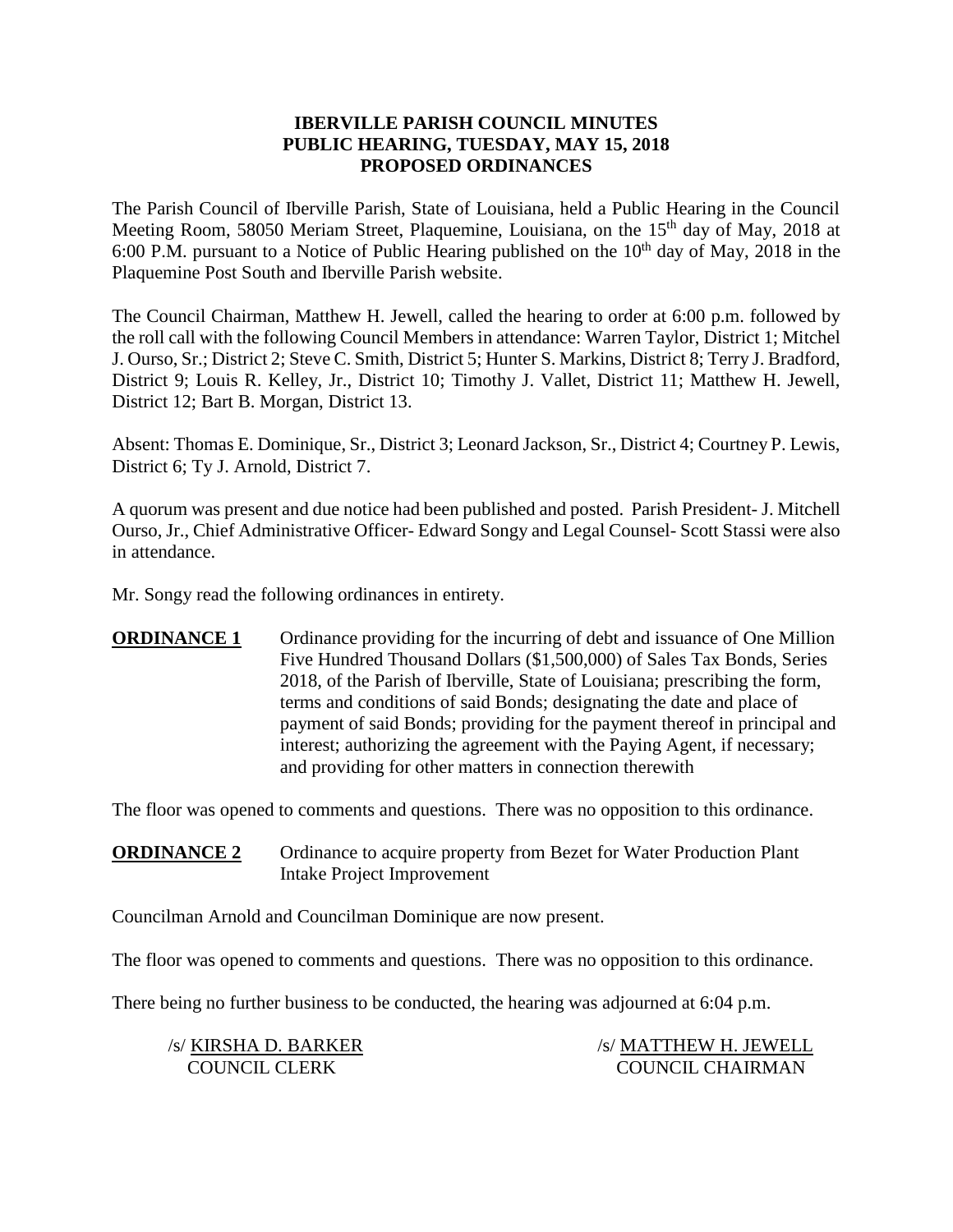### **IBERVILLE PARISH COUNCIL MINUTES REGULAR MEETING, TUESDAY, MAY 15, 2018**

The Parish Council of Iberville Parish, State of Louisiana, met in Regular Session, in the Council Meeting Room, 2nd Floor, Courthouse Building, 58050 Meriam Street, Plaquemine, Louisiana, on the  $15<sup>th</sup>$  day of May, 2018.

The Council Chairman, Matthew H. Jewell, called the meeting to order at 6:33 p.m. followed by the roll call with the following Council Members in attendance: Warren Taylor, District 1; Mitchel J. Ourso, Sr.; District 2; Thomas E. Dominique, Sr., District 3; Leonard Jackson, Sr., District 4; Steve C. Smith, District 5; Courtney P. Lewis, District 6; Ty J. Arnold, District 7; Hunter S. Markins, District 8; Terry J. Bradford, District 9; Louis R. Kelley, Jr., District 10; Timothy J. Vallet, District 11; Matthew H. Jewell, District 12; Bart B. Morgan, District 13.

#### Absent: None.

Parish President- J. Mitchell Ourso, Jr., Chief Administrative Officer- Edward Songy and Legal Counsel- Scott Stassi were also in attendance.

A quorum was present and due notice had been published on the  $10<sup>th</sup>$  day of May, 2018. The Pledge of Allegiance followed.

Council Chairman Jewell called for anyone wanting to make public comments to register with the Clerk. No one registered to speak.

#### PRESENTATIONS AND APPEARANCES

None.

#### APPROVAL OF MINUTES

Upon a motion by Councilman Taylor, and seconded by Councilman Arnold, it was moved to wave the reading of the minutes of April 17, 2018 and approve as written. The motion having been duly submitted to a vote was duly adopted by the following yea and nay votes on roll call:

YEAS: Taylor, Ourso, Dominique, Jackson, Smith, Lewis, Arnold, Markins, Bradford, Kelley, Vallet, Morgan. NAYS: None. ABSTAIN: None. ABSENT: None.

The motion was declared adopted by the Chairman.

#### PRESIDENT'S REPORT

President Ourso reported on the following: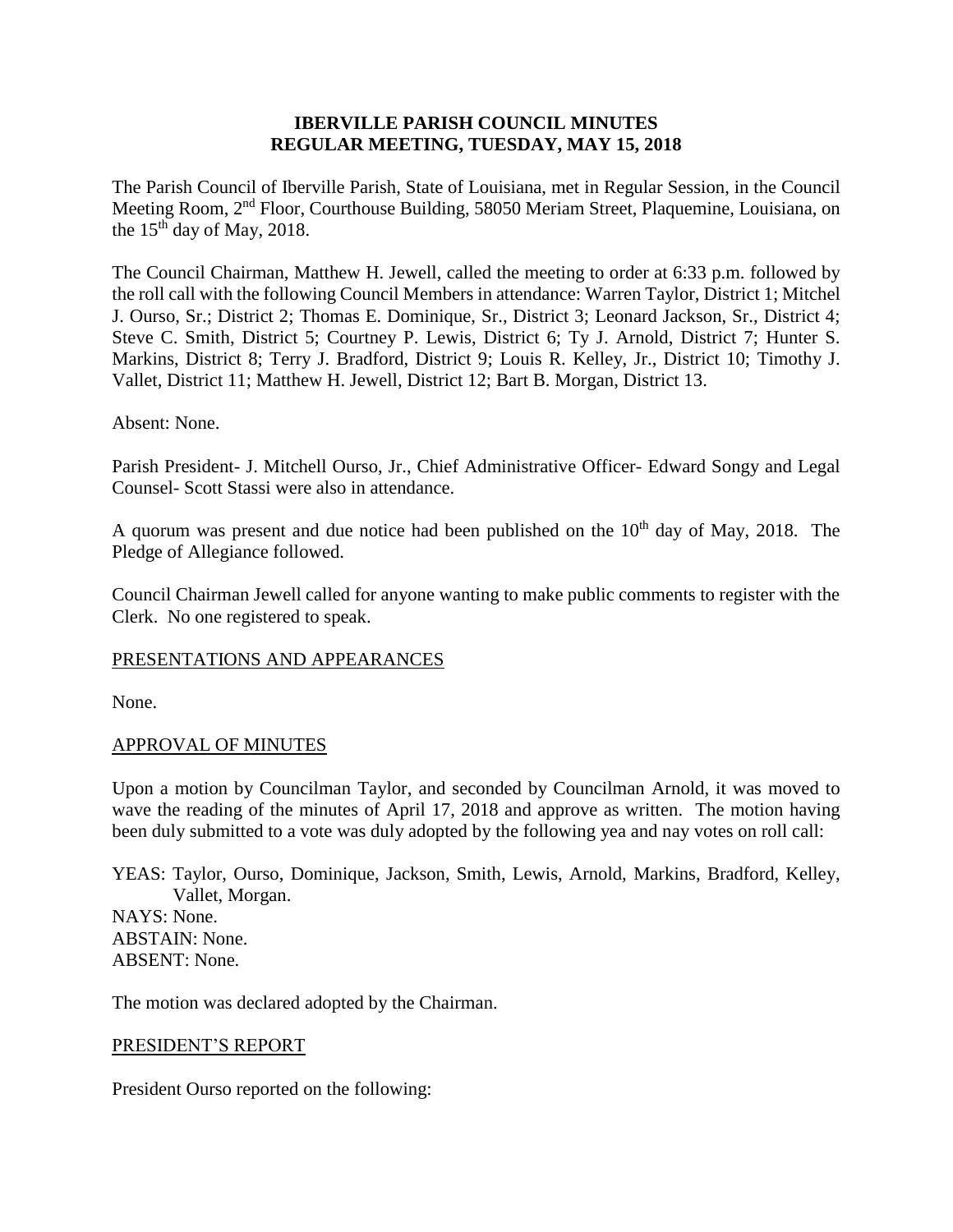- President Ourso stated construction will begin on the walking/bike path along the east side of Enterprise Boulevard. Entergy was allowed a right of way to install utility poles along Enterprise Boulevard.
- Pictures of the Parish's Aqua Damn Facility was presented to the Council. St. Gabriel Mayor Lionel Johnson requested a meeting with President Ourso and East Baton Rouge Mayor-President, Sharon Weston Broome. President Ourso told her he hopes he never has to deploy the aqua damns but he will should another emergency arise. Both President Ourso and Mayor-President Broome agreed to open a line of communication with one another.
- A copy of the acquisition of property from the Cardinal family was presented to the Council. A peer review and official map was also presented to the Council showing Mr. Glynn Patrick's encroachment on Parish property. A letter will be sent to Mr. Patrick regarding the encroachment.
- The Parish Jail's construction is finished.
- There are two small projects left regarding the Courthouse's construction. A bid was awarded to a roof contractor to repair the tall part of the courthouse roof. The third floor's glass will be replaced with high performance glass.
- Manchac Road is currently being repaired from Bayou Paul to the floodgate.
- Substantial completion for the Alligator Bayou floodgates is projected for July 4, 2018. President Ourso hopes to have full ownership of the floodgates by the first week of August. The road and the floodgates will open simultaneously for through traffic within the Parish's 3 mile section.
- President Ourso asked the Council to support the resolution for Taminco / Eastman Chemical Company. It will be the first ITEP project in Iberville Parish.
- Councilman Vallet asked for an update on the rifle range. President Ourso stated the rain finally stopped long enough for the Parish to plant grass on the property. Now we need the rain to keep the grass alive. He is hoping to have the railroad tracks and electricity done by the end of the year.
- There were 13 applicants for the position of Director of the Iberville Parish Parks & Recreation. On May  $23<sup>rd</sup>$  a hiring team will announce the top 5 candidates and then there will be a second interview.
- Chairman Jewell asked about the boom truck. President Ourso stated when he started his term as Parish President there was a current contract with BFI, then they wanted out of the contract and the Parish then entered into a contract with SWEDIE, who was then bought out by Waste Connections, who then was bought out by BFI. The boom truck has been a Parish wide problem. The boom truck is under contract to pick up a certain amount on certain days within the Parish.

# CHAMBER OF COMMERCE REPORT

Mr. Hank Grace stated he asks the Council for their support of the Taminco resolution. He has nothing else to report tonight.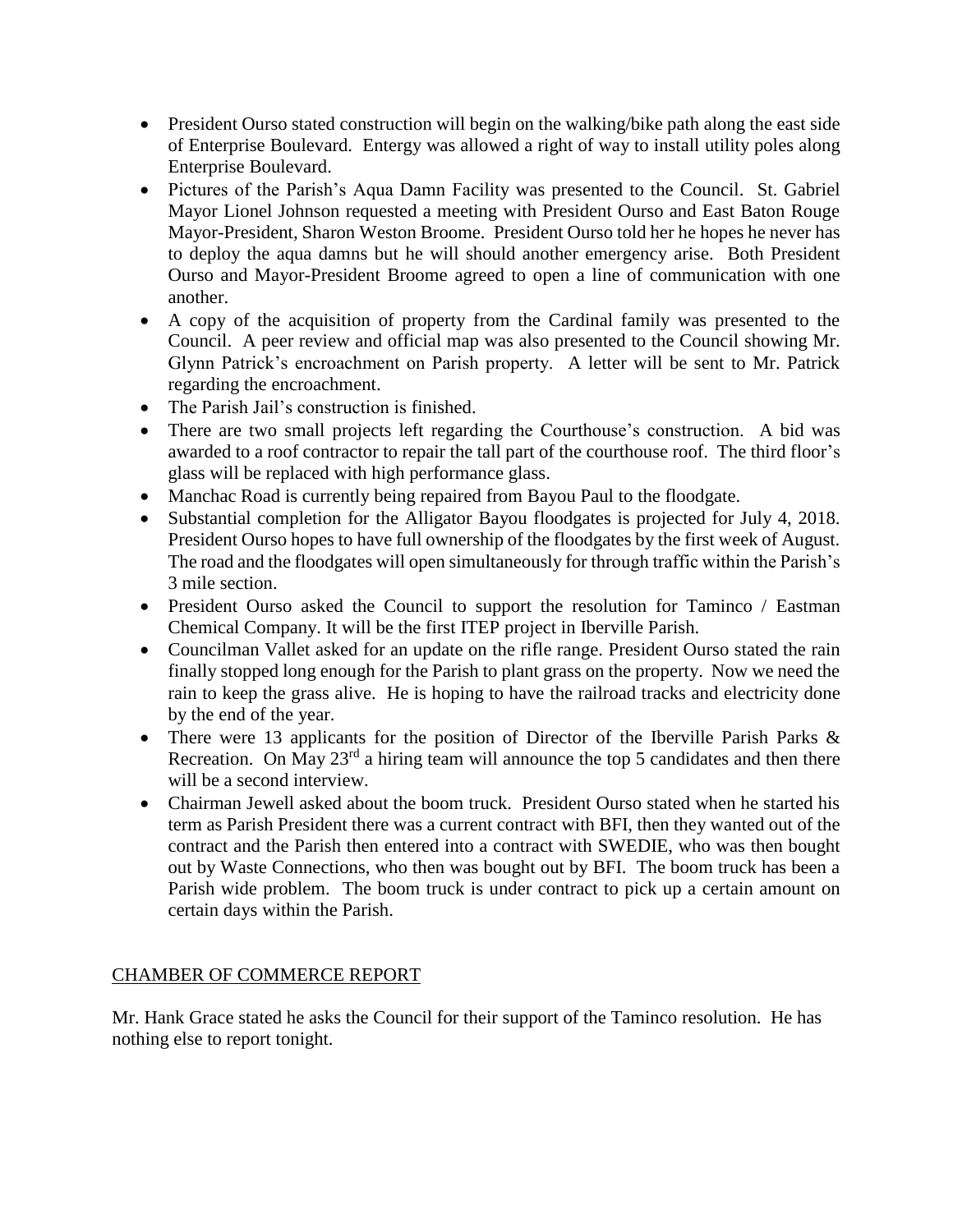#### FINANCIAL REPORT

Finance Director, Randall Dunn stated sales taxes are down by 15% from the projections. The Parish projects conservatively and will keep the Council posted. The Finance Department is currently working on their comprehensive financial report, and anticipate completion by June 15, 2018.

### OLD BUSINESS

### **ORDINANCE IPC #006-18**

# **ORDINANCE PROVIDING FOR THE INCURRING OF DEBT AND ISSUANCE OF ONE MILLION FIVE HUNDRED THOUSAND DOLLARS (\$1,500,000) OF SALES TAX BONDS, SERIES 2018, OF THE PARISH OF IBERVILLE, STATE OF LOUISIANA; PRESCRIBING THE FORM, TERMS AND CONDITIONS OF SAID BONDS; DESIGNATING THE DATE AND PLACE OF PAYMENT OF SAID BONDS; PROVIDING FOR THE PAYMENT THEREOF IN PRINCIPAL AND INTEREST; AUTHORIZING THE AGREEMENT WITH THE PAYING AGENT, IF NECESSARY; AND PROVIDING FOR OTHER MATTERS IN CONNECTION THEREWITH**

WHEREAS, the Parish of Iberville, State of Louisiana (the "Issuer") is now receiving revenues derived from the levy and collection of the Issuer's portion (currently 62.0439%) of a special two-thirds per cent (2/3%) sales and use tax being levied and collected by the Issuer pursuant to an election held in the Issuer on July 13, 1991 (the "Tax"), at which election the following proposition was approved by a majority of the qualified electors voting in such election, viz:

#### **PROPOSITION**

"Shall the Parish of Iberville, State of Louisiana (the "Parish") under the provisions of Article VI, Section 29(B) of the Constitution of the State of Louisiana of 1974 and other constitutional and statutory authority supplemental thereto, be authorized to levy and collect, and adopt an ordinance providing for such levy and collection, a tax of two-third  $(2/3%)$  per cent upon the sale at retail, the use, the lease or rental, the consumption, the distribution and storage for use or consumption of tangible personal property, and upon the sale of services within the Parish, all as presently or hereafter defined in R.S. 47:301 through R.S. 47:317, the proceeds to be used by the Parish (after paying the reasonable and necessary expenses of collecting and administering the tax), to be allocated and divided between the Parish and municipalities in the Parish as follows: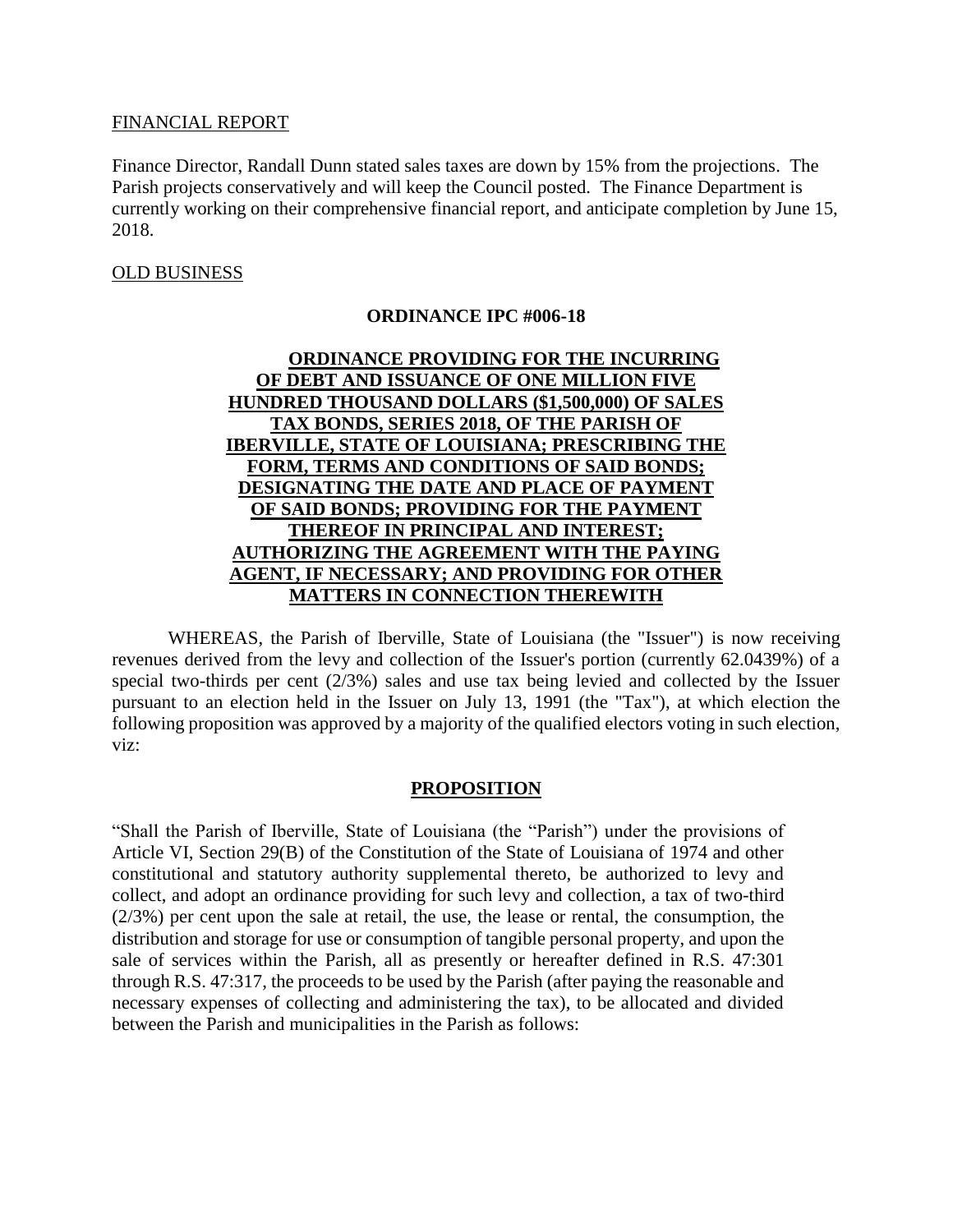| Pro Rata                                |                   |
|-----------------------------------------|-------------------|
| <b>Political Subdivision</b>            | <b>Percentage</b> |
| Police Jury of the Parish of Iberville, |                   |
| Louisiana, as the governing authority   |                   |
| of said parish $62.0439\%$              |                   |
| Village of Grosse Tete, Louisiana       | 1.7424%           |
| Village of Maringouin, Louisiana        | 3.7006%           |
| City of Plaquemine, Louisiana           | 23.1441\%         |
| Village of Rosedale, Louisiana          | 2.5991%           |
| Town of White Castle, Louisiana         | 6.7699%           |

to be used by the Parish and municipalities in the Parish to pay the cost of capital outlay projects; maintaining and operating public facilities; administering local governments; and for any other lawful purpose and further shall the Parish and municipalities in the Parish be authorized to fund the proceeds of the tax into bonds to be issued in series from time to time, for the purpose of paying the cost of any capital improvements or projects, to the extent and in the manner permitted by the laws of Louisiana, including, but not limited to, Sub-Part F, Part III, Chapter 4, Title 39 of the Louisiana Revised Statutes of 1950, as amended?"

**WHEREAS**, pursuant to the authority of the aforesaid election, the Governing Authority of the Issuer adopted an ordinance on August 6, 1991 (the "Tax Ordinance"), providing for the levy and collection of the aforesaid Tax; and

**WHEREAS**, pursuant to the authority of the aforesaid election and Tax Ordinance adopted by the Issuer, the Issuer is now levying and collecting the Tax; and

**WHEREAS**, in accordance with the provisions of the Tax Ordinance, the net avails or proceeds of the Tax, after the reasonable and necessary expenses of collection and administration thereof have been paid therefrom (the "Revenues of the Tax"), shall be available for appropriation and expenditure by the Issuer solely for the purposes designated in the proposition authorizing the levy of the Tax, which includes the payment of bonds authorized to be issued in accordance with Louisiana law; and

**WHEREAS**, the Issuer now desires to issue bonds payable from a pledge and dedication of the Revenues of the Tax; and

**WHEREAS**, other than the Bonds herein authorized, the Issuer has no outstanding bonds or other obligations of any kind or nature payable from or enjoying a lien on the Tax herein pledged; and

**WHEREAS**, this Governing Authority gave preliminary approval on March 20, 2018, to the issuance of the Bonds (hereinafter described) and made application to the Louisiana State Bond Commission for approval, which approval was granted on April 19, 2018; and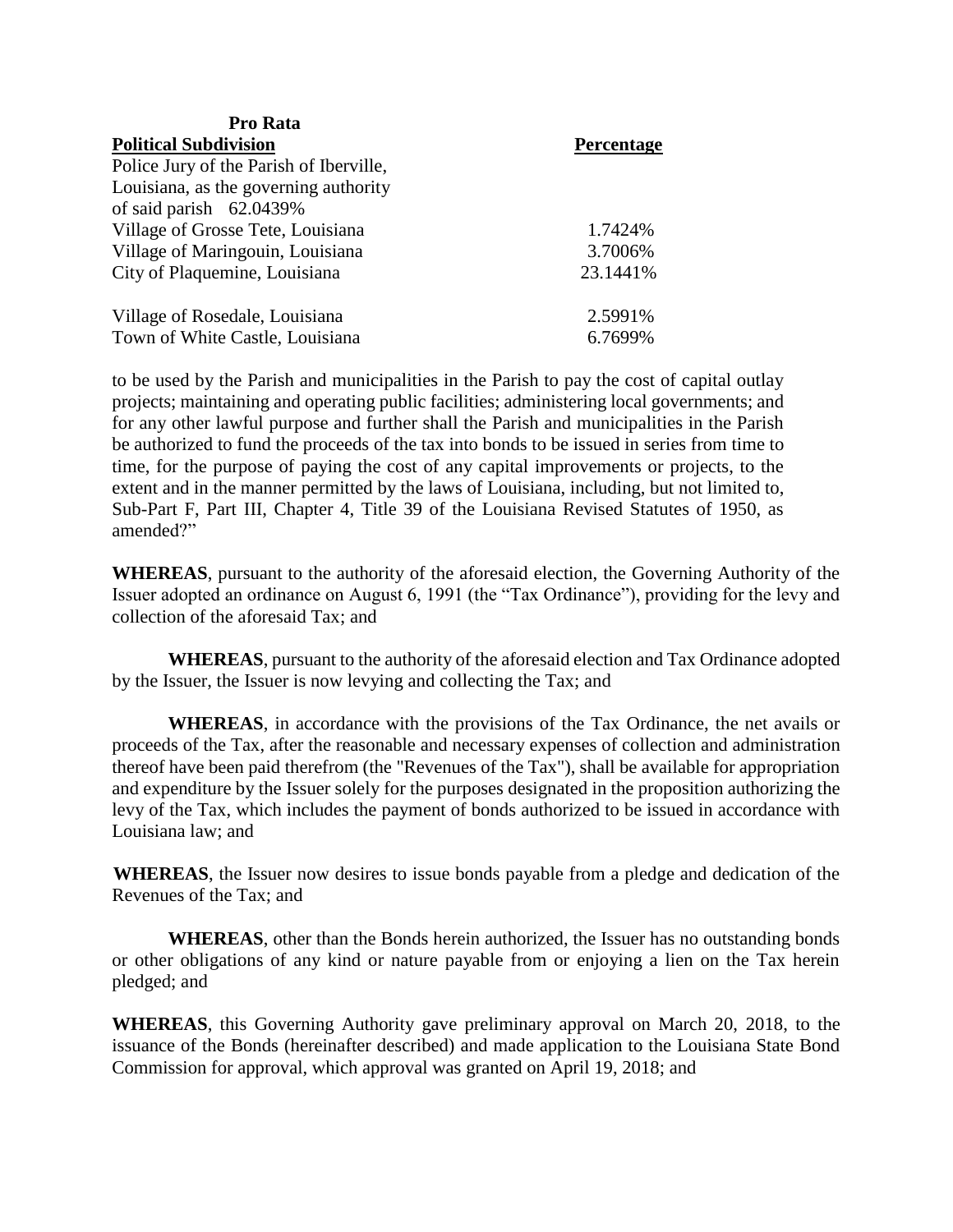**WHEREAS**, the Issuer now desires to incur debt and issue its Sales Tax Bonds, Series 2018, in the principal amount of One Million Five Hundred Thousand Dollars (\$1,500,000) (the "Bonds"), pursuant to Section 1430 of Title 39 of the Louisiana Revised Statutes of 1950, as amended and other constitutional and statutory authority, for the purpose of constructing, furnishing and equipping fire protection facilities, title to which shall be in the public, and paying the costs of issuance of the Bonds; and

**WHEREAS**, the maturities of the hereinafter described Bonds have been arranged so that the total amount of principal and interest falling due in any year on the Bonds will never exceed 75% of the Tax estimated to be received by the Issuer in the year in which the Bonds are issued; and

**WHEREA**S, it is the desire of the Issuer to fix the details necessary with respect to the issuance of the Bonds and to provide for the authorization and issuance thereof;

**NOW, THEREFORE, BE IT ORDAINED** by the Iberville Parish Council (the "Governing Authority"), acting as the Governing Authority of the Parish of Iberville, State of Louisiana, that:

SECTION 1. **Definitions**. As used herein, the following terms shall have the following meanings, unless the context otherwise requires:

**"Act"** means Section 1430 of Title 39 of the Louisiana Revised Statutes of 1950, as amended and other constitutional and statutory authority.

"**Additional Parity Bonds"** means any additional *pari passu* bonds which may hereafter be issued, pursuant to Section 10 hereof, on a parity with the Bonds.

**"Agreement"** means the agreement to be entered into between the Issuer and the Paying Agent pursuant to this Ordinance.

**"Bond"** or **"Bonds"** means the Issuer's Sales Tax Bonds, Series 2018, authorized by this Ordinance, in the total aggregate principal amount of One Million Five Hundred Thousand Dollars (\$1,500,000), and any bond of said issue, whether initially delivered or issued in exchange for, upon transfer of, or in lieu of any previously issued.

**"Bond Register"** means the records kept by the Paying Agent at its designated office in which registration of the Bonds and transfers of the Bonds shall be made as provided herein.

**"Code"** means the Internal Revenue Code of 1986, as amended.

**"Executive Officers"** means collectively the Parish President and the Clerk of the Governing Authority.

**"Fiscal Year"** means the one-year accounting period beginning January 1 of each year, or such other period as may be designated by the Governing Authority as the fiscal year of the Issuer.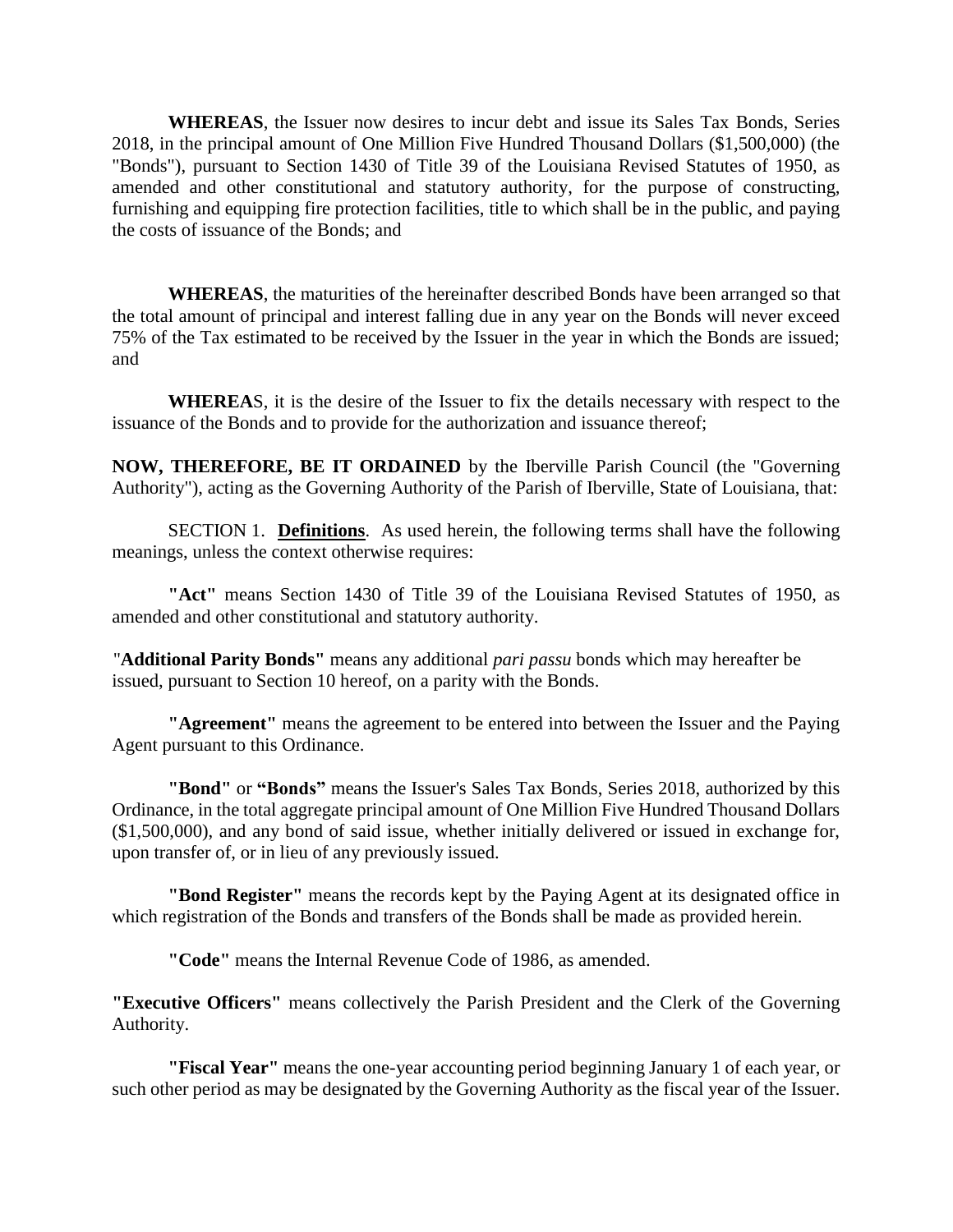**"Governing Authority"** means the Iberville Parish Council, the governing authority of the Parish of Iberville, State of Louisiana.

**"Government Securities"** means direct obligations of, or obligations the principal of and interest on which are unconditionally guaranteed by the United States of America, which are noncallable prior to their maturity, may be United States Treasury obligations such as the State and Local Government Series and may be in book-entry form.

**"Interest Payment Date"** means June 1 and December 1 of each year in which the Bonds are outstanding, commencing December 1, 2018.

**"Issuer"** means the Parish of Iberville, State of Louisiana.

**"Ordinance"** means this ordinance authorizing the issuance of the Bonds, as it may be supplemented and amended.

**"Outstanding"** when used with respect to Bonds means, as of the date of determination, all Bonds theretofore issued and delivered under this Ordinance, except:

1. Bonds theretofore canceled by the Paying Agent or delivered to the Paying Agent for cancellation;

2. Bonds for which redemption or payment sufficient funds have been theretofore paid to the Paying Agent or deposited in trust for the owners of such Bonds;

3. Bonds in exchange for or in lieu of which other Bonds have been registered and delivered pursuant to this Ordinance;

4. Bonds alleged to have been mutilated, destroyed, lost or stolen which have been paid as provided in this Ordinance or by law; and

5. Bonds for the payment of the principal of and interest on which money or Government Securities or both are held in trust with the effect specified in this Ordinance.

**"Owner"** or **"Owners"** when used with respect to any Bond means the Person in whose name such Bond is registered in the Bond Register.

**"Paying Agent"** means Citizens Bank & Trust Company, in the City of Plaquemine, Louisiana, until a successor Paying Agent shall have been appointed pursuant to the applicable provisions of this Ordinance and thereafter "Paying Agent" shall mean such successor Paying Agent.

**"Person"** means any individual, corporation, partnership, joint venture, association, joint-stock company, trust, unincorporated organization or government or any agency or political subdivision thereof.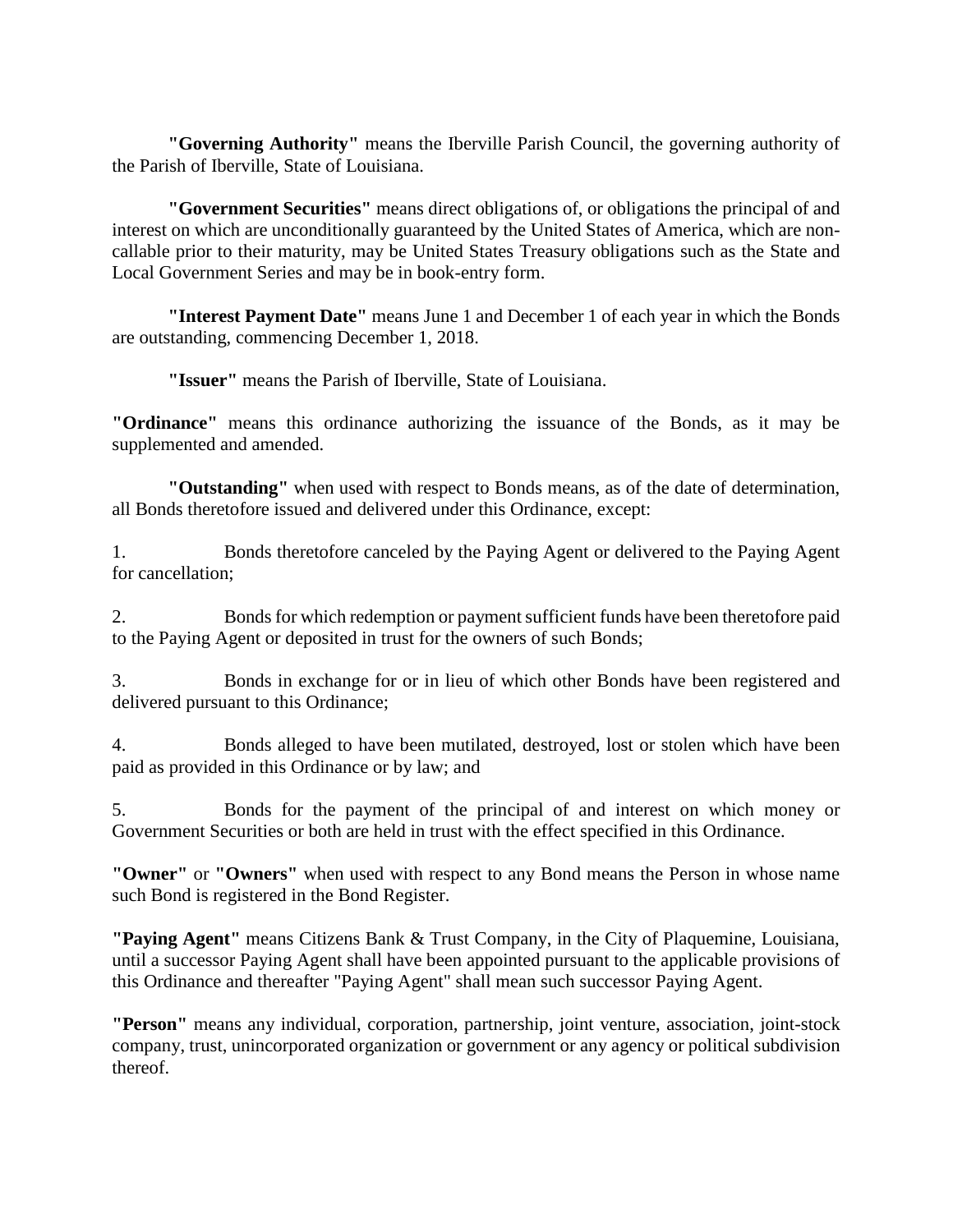**"Purchaser"** means any of and "**Purchasers"** means, collectively, all of Plaquemine Bank & Trust Company, The Bank of Commerce, Guaranty Bank & Trust Company, Citizens Bank & Trust Company, Anthem Bank & Trust, and The First Bank, the original purchasers of the Bonds. **"Qualified Investments"** means those investments which are legally permitted for political subdivisions such as the Issuer pursuant to Louisiana law, including but not limited to those provided in Section 33:2955 of the Louisiana Revised Statutes of 1950, as amended.

**"Record Date"** for the interest payable on any Interest Payment Date means the 15th calendar day of the month next preceding such Interest Payment Date.

"**Revenues of the Tax**" means the Issuer's portion (62.0439%) of the net avails or proceeds of the Tax, after the reasonable and necessary expenses of collection and administration thereof have been paid therefrom.

**"Tax"** means the two-thirds per cent (2/3%) sales and use tax being levied and collected by the Issuer pursuant to an election held in the Issuer on July 13, 1991.

**"Tax Ordinance"** means an ordinance adopted by the Governing Authority on August 6, 1991, providing for the levy and collection of the Tax.

SECTION 2. **Authorization of Bonds; Maturities**. In compliance with the terms and provisions of the Act, there is hereby authorized the incurring of an indebtedness of One Million Five Hundred Thousand Dollars (\$1,500,000) for, on behalf of, and in the name of the Issuer, for the purpose of constructing, furnishing and equipping fire protection facilities, title to which shall be in the public, and paying the cost of issuance of the Bonds, and to represent said indebtedness, this Governing Authority does hereby authorize the issuance of One Million Five Hundred Thousand Dollars (\$1,500,000) of Sales Tax Bonds, Series 2018, of the Issuer. The Bonds shall be initially issued in the form of a single fully registered bond for each Purchaser, numbered R-1 to R-6, each of which shall be dated the date of delivery. The unpaid principal of the Bonds shall bear interest from the date thereof or from the most recent Interest Payment Date to which interest has been paid or duly provided for, payable on each Interest Payment Date, commencing December 1, 2018, at the rate of 3.35% per annum and shall become due and payable and mature in installments on June 1 of the years and in the amounts, as follows:

# [REMAINDER OF PAGE LEFT INTENTIONALLY BLANK]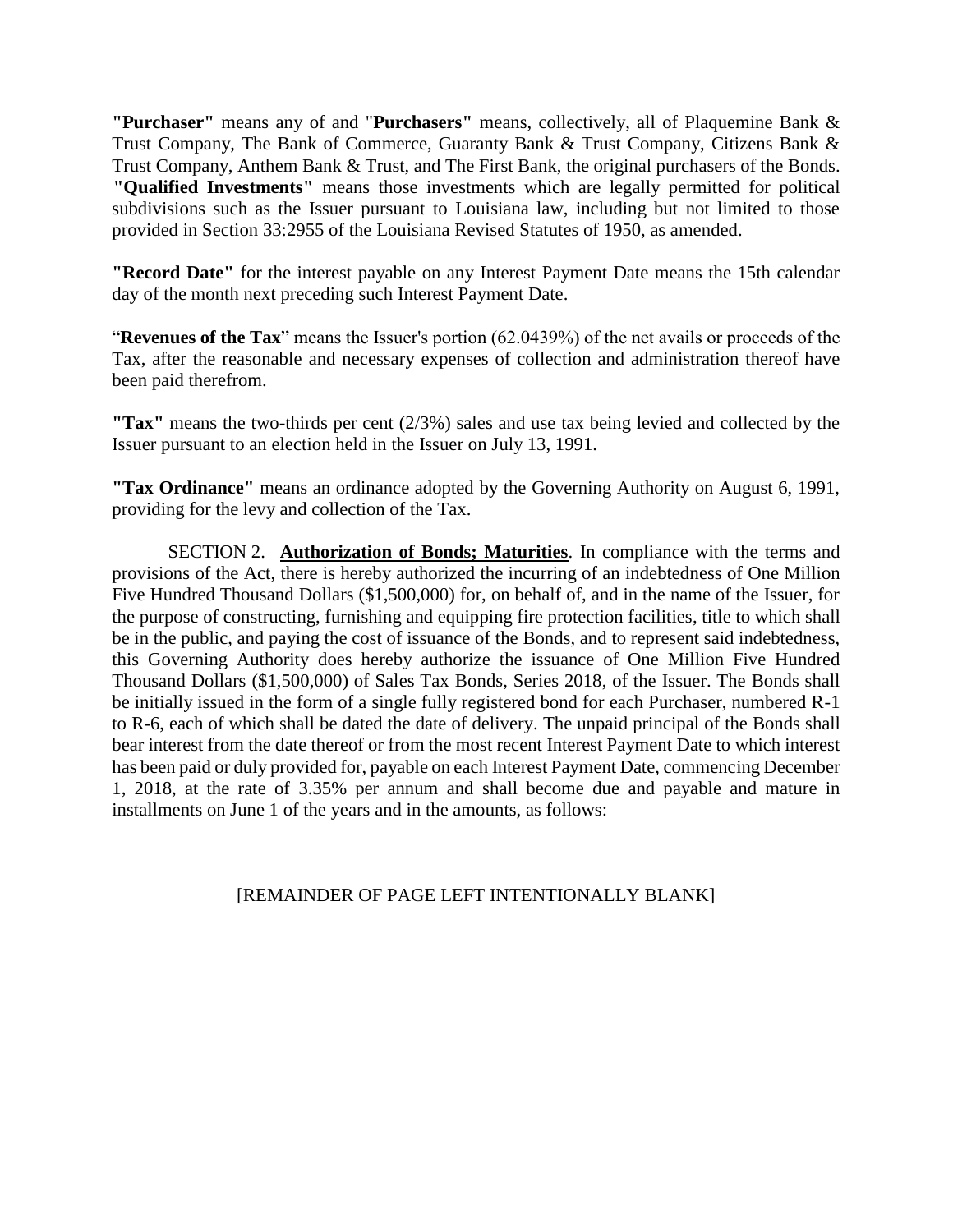| Year      |             |            |            |             |            |             |             |
|-----------|-------------|------------|------------|-------------|------------|-------------|-------------|
| (June 1)  | $R-1*$      | $R-2*$     | $R-3*$     | $R-4*$      | $R-5*$     | $R-6*$      | Total       |
|           |             |            |            |             |            |             |             |
| Total     |             |            |            |             |            |             |             |
| Principal | \$344,000   | \$148,000  | \$109,000  | \$417,000   | \$154,000  | \$328,000   | \$1,500,000 |
|           |             |            |            |             |            |             |             |
| 2019      | \$18,346.68 | \$7,893.33 | \$5,813.33 | \$22,240.00 | \$8,213.33 | \$17,493.33 | \$80,000.00 |
| 2020      | 18,346.68   | 7,893.33   | 5,813.33   | 22,240.00   | 8,213.33   | 17,493.33   | 80,000.00   |
| 2021      | 19,493.32   | 8,386.67   | 6,176.67   | 23,630.00   | 8,726.67   | 18,586.67   | 85,000.00   |
| 2022      | 19,493.32   | 8,386.67   | 6,176.67   | 23,630.00   | 8,726.67   | 18,586.67   | 85,000.00   |
| 2023      | 20,640.00   | 8,880.00   | 6,540.00   | 25,020.00   | 9,240.00   | 19,680.00   | 90,000.00   |
| 2024      | 21,786.67   | 9,373.33   | 6,903.34   | 26,140.00   | 9,753.33   | 20,773.33   | 95,000.00   |
| 2025      | 21,786.67   | 9,373.33   | 6,903.34   | 26,410.00   | 9,753.33   | 20,773.33   | 95,000.00   |
| 2026      | 22,933.33   | 9,866.67   | 7,266.66   | 27,800.00   | 10,266.67  | 21,866.67   | 100,000.00  |
| 2027      | 22,933.33   | 9,866.67   | 7,266.66   | 27,800.00   | 10,266.67  | 21,866.67   | 100,000.00  |
| 2028      | 24,080.00   | 10,360.00  | 7,630.00   | 29,190.00   | 10,780.00  | 22,960.00   | 105,000.00  |
| 2029      | 25,226.67   | 10,853.33  | 7,993.33   | 30,580.00   | 11,293.34  | 24,053.33   | 110,000.00  |
| 2030      | 26,373.33   | 11,346.67  | 8,356.67   | 31,970.00   | 11,806.66  | 25,146.67   | 115,000.00  |
| 2031      | 26,373.33   | 11,346.67  | 8,356.67   | 31,970.00   | 11,806.67  | 25,146.66   | 115,000.00  |
| 2032      | 27,520.00   | 11,840.00  | 8,720.00   | 33,360.00   | 12,320.00  | 26,240.00   | 120,000.00  |
| 2033      | 28,666.67   | 12,333.33  | 9,083.33   | 34,750.00   | 12,833.33  | 27,333.34   | 125,000.00  |
|           |             |            |            |             |            |             |             |

\*Note:R-1 will be purchased by Plaquemine Bank & Trust Company.

R-2 will be purchased by The Bank of Commerce.

R-3 will be purchased by Guaranty Bank & Trust Company.

R-4 will be purchased by Citizens Bank & Trust Company.

R-5 will be purchased by Anthem Bank.

R-6 will be purchased by The First Bank.

The principal of and interest on the Bonds shall be payable by check of the Paying Agent mailed by the Paying Agent to the Owner (determined as of the close of business on the Record Date) at the address shown on the Bond Register, provided, however, that principal of any Bond at maturity or upon optional redemption in full (but not in part) shall be payable at the designated office of the Paying Agent upon presentation and surrender thereof. Each Bond delivered under this Ordinance upon transfer of, in exchange for or in lieu of any other Bond shall carry all the rights to interest accrued and unpaid, and to accrue, which were carried by such other Bond, and each such Bond shall bear interest (as herein set forth) so neither gain nor loss in interest shall result from such transfer, exchange or substitution.

No Bond shall be entitled to any right or benefit under this Ordinance or be valid or obligatory for any purpose, unless there appears on such Bond a certificate of registration, substantially in the form provided in this Ordinance, executed by the Paying Agent by manual signature.

SECTION 3. **Optional Redemption Provisions.** The unpaid principal of the Bonds is subject to prepayment at the option of the Issuer in full or in part at any time on or after June 1, 2023, at the principal amount being prepaid, plus accrued interest on such amount to the date of redemption.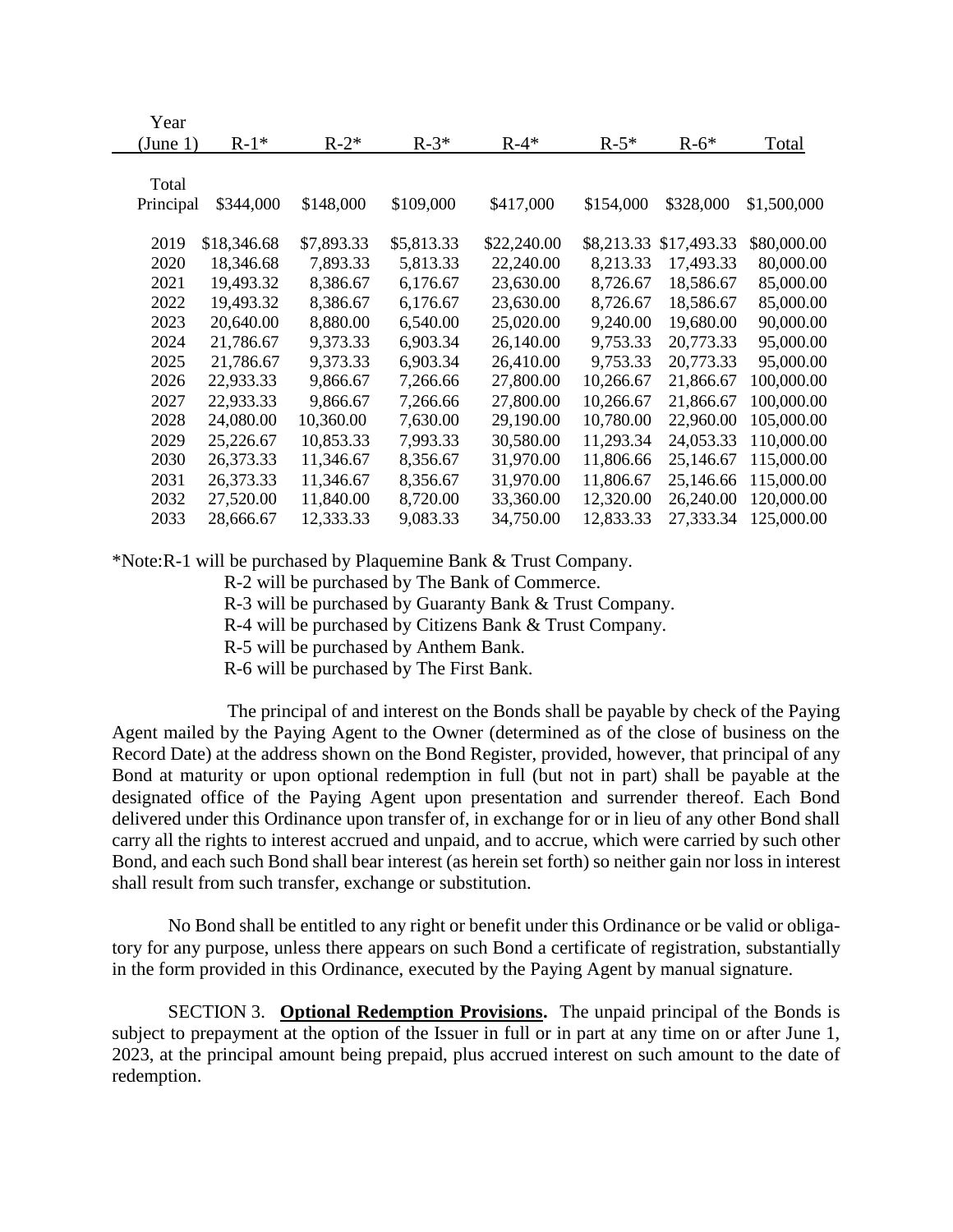Official notice of such prepayment of all or any portion of the Bonds will be given by first class mail, postage prepaid, by notice deposited in the United States mails, or by accepted means of electronic communication, not less than fifteen (15) days prior to the redemption date addressed to the registered owner of each bond to be redeemed at his address as shown on the registration books of the Paying Agent. The notice provided for any optional redemption may provide that such optional redemption is conditioned upon the availability of funds therefor.

SECTION 4.**Registration and Transfer.** The Issuer shall cause the Bond Register to be kept by the Paying Agent. The Bonds may be transferred, registered and assigned only on the Bond Register, and such registration shall be at the expense of the Issuer. A Bond may be assigned only by the execution of an assignment form on the Bond. A new Bond or Bonds will be delivered by the Paying Agent to the last assignee (the new Owner) in exchange for such transferred and assigned Bond after receipt of the Bond to be transferred in proper form.

SECTION 6. **Form of Bond**. The Bonds and the endorsements to appear thereon shall be in substantially the following forms, respectively, to-wit:

NO. R-<br>PRINCIPAL AMOUNT \$

### **UNITED STATES OF AMERICA STATE OF LOUISIANA PARISH OF IBERVILLE**

### **SALES TAX BOND, SERIES 2018 OF THE PARISH OF IBERVILLE, STATE OF LOUISIANA**

| Bond   | Maturity     | Interest |
|--------|--------------|----------|
| Date   | Date         | Rate     |
| . 2018 | June 1, 2033 | 3.35%    |

 $\frac{1}{2}$  , and the set of the set of the set of the set of the set of the set of the set of the set of the set of the set of the set of the set of the set of the set of the set of the set of the set of the set of the set

The Parish of Iberville, State of Louisiana (the "Issuer"), promises to pay, but solely from the source and as hereinafter provided, to:

or registered assigns, on the Maturity Date set forth above, the Principal Amount set forth above, to the extent not already paid, together with interest thereon from the Bond Date set forth above or the most recent interest payment date to which interest has been paid or duly provided for, payable on June 1 and December 1 of each year, commencing December 1, 2018 (each an "Interest Payment Date"), at the Interest Rate per annum set forth above until said Principal Amount is paid. The principal of this Bond, on the Maturity Date set forth above or upon it earlier redemption in whole, is payable in lawful money of the United States of America at the designated office of Citizens Bank & Trust Company, in the City of Plaquemine, Louisiana, or successor thereto (the APaying Agent@), upon presentation and surrender hereof. Other payments of principal and interest on this Bond are payable by check mailed by the Paying Agent to the registered owner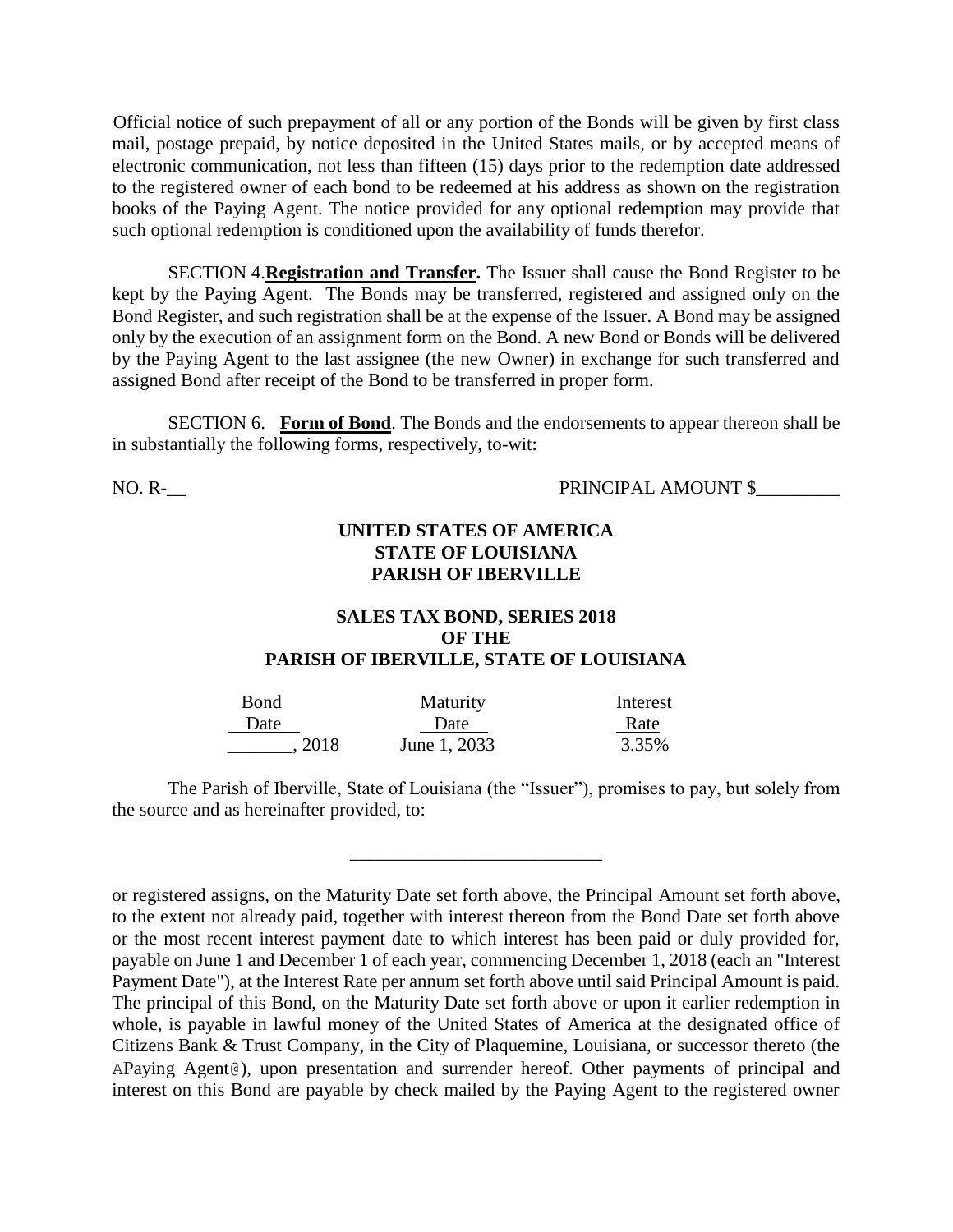(determined as of the close of business on the  $15<sup>th</sup>$  calendar day of the month next preceding each Interest Payment Date) at the address as shown on the registration books of the Paying Agent.

This Bond is one of an authorized issue of Sales Tax Bonds, Series 2018, aggregating in principal the sum of One Million Five Hundred Thousand Dollars (\$1,500,000) (the "Bonds"), said Bonds having been issued by the Issuer pursuant to an ordinance adopted by its governing authority on May 15, 2018 (the "Ordinance"), for the purpose of constructing, furnishing and equipping fire protection facilities, title to which shall be in the public, and paying the cost of issuance of the Bonds, under the authority conferred by Section 1430 of Title 39 of the Louisiana Revised Statutes of 1950, as amended (R.S. 39:1430), and other constitutional and statutory authority.

The unpaid principal of the Bonds are subject to prepayment at the option of the Issuer in full or in part at any time on or after June 1, 2023, at the principal amount being prepaid, plus accrued interest on such amount to the date of redemption.

Official notice of such prepayment of all or any portion of the Bonds will be given by first class mail, postage prepaid, by notice deposited in the United States mails, or by accepted means of electronic communication, not less than fifteen (15) days prior to the redemption date addressed to the registered owner of each bond to be redeemed at his address as shown on the registration books of the Paying Agent. The notice provided for any optional redemption may provide that such optional redemption is conditioned upon the availability of funds therefor.

This Bond shall mature in installments without necessity of notice on June 1 in the years and in the principal amounts set forth below:

| Year     | Principal   |
|----------|-------------|
| (June 1) | Installment |
| 2019     | \$          |
| 2020     |             |
| 2021     |             |
| 2022     |             |
| 2023     |             |
| 2024     |             |
| 2025     |             |
| 2026     |             |
| 2027     |             |
| 2028     |             |
| 2029     |             |
| 2030     |             |
| 2031     |             |
| 2032     |             |
| 2033     |             |

The Issuer shall cause to be kept at the office of the Paying Agent a register (the "Bond Register") in which registration of the Bonds and of transfers of the Bonds shall be made as provided in the Ordinance. This Bond may be transferred, registered and assigned only on the Bond Register, and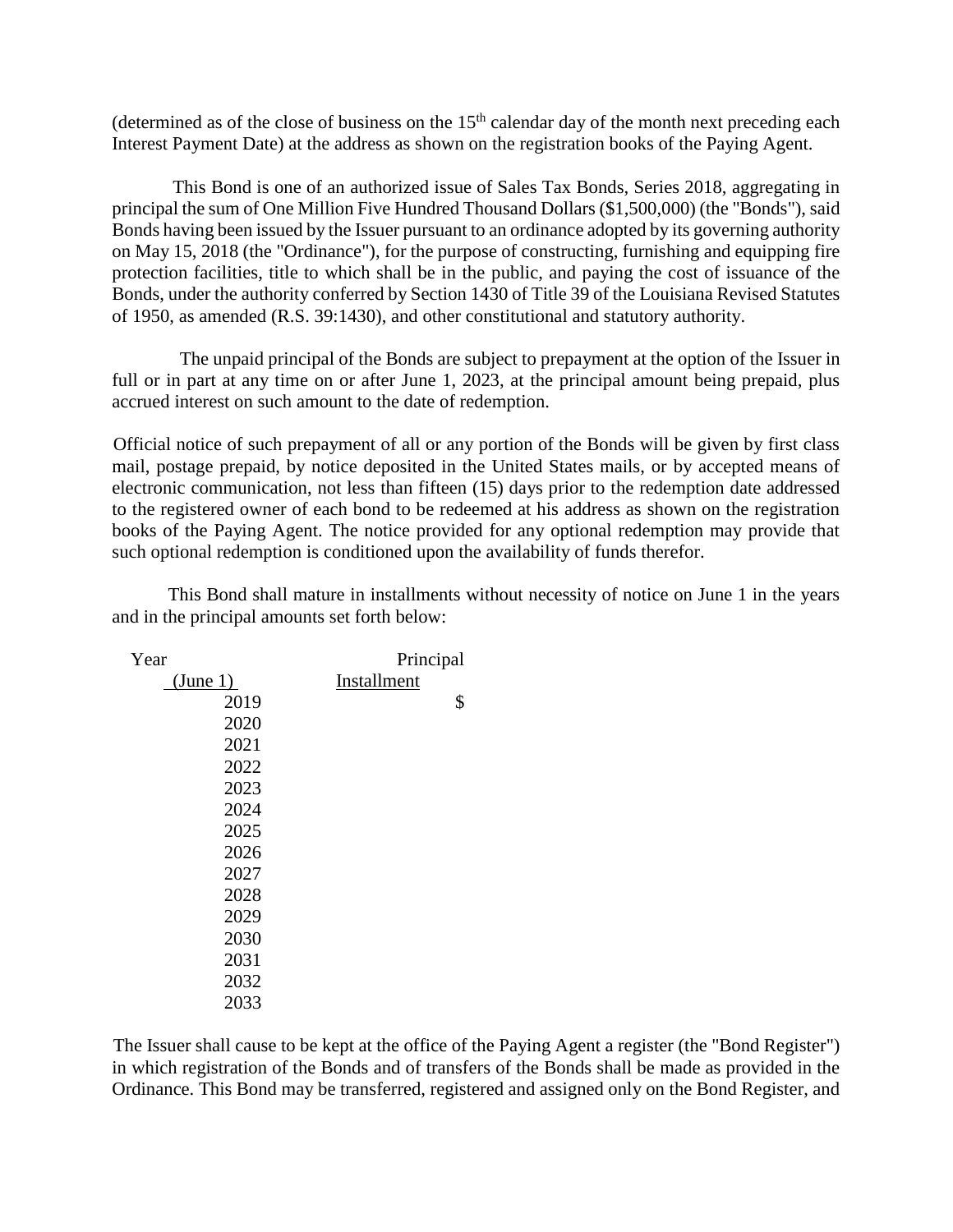such registration shall be at the expense of the Issuer. This Bond may be assigned by the execution of the assignment form hereon or by other instrument of transfer and assignment acceptable to the Paying Agent. A new Bond will be delivered by the Paying Agent to the last assignee (the new registered owner) in exchange for this transferred and assigned Bond after receipt of this Bond to be transferred in proper form. Neither the Issuer nor the Paying Agent shall be required to issue, register the transfer of, or exchange any Bond during a period beginning at the opening of business on the 15<sup>th</sup> calendar day of the month next preceding an Interest Payment Date and ending at the close of business on the Interest Payment Date.

This Bond and the issue of which it forms a part are payable solely from and secured by an irrevocable pledge and dedication of the net avails or proceeds of the Issuer's portion (62.0439%) of the special two-thirds per cent (2/3%) sales and use tax being levied and collected by the Issuer pursuant to an election held in the Issuer on July 13, 1991 (the "Tax"), subject only to the prior payment of the reasonable and necessary costs and expenses of collecting and administering the Tax (the "Revenues of the Tax"). This Bond constitutes a borrowing solely upon the credit of the Revenues of the Tax received by the Issuer and does not constitute an indebtedness or pledge of the general credit of the Issuer within the meaning of any constitutional or statutory provisions relating to the incurring of indebtedness. The Issuer has covenanted and agreed and does hereby covenant and agree to continue to levy the Tax for the full period of its authorization and not discontinue or decrease or permit to be discontinued or decreased the Tax in anticipation of the collection of which this Bond and the issue of which it forms a part have been issued, nor in any way make any change which would diminish the amount of said Revenues of the Tax pledged to the payment of the Bonds, until all of the Bonds have been paid in principal and interest. For a complete statement of the Revenues of the Tax from which and conditions under which this Bond is issued, including provisions for the issuance of Additional Parity Bonds as defined therein, reference is hereby made to the Ordinance.

This Bond shall not be valid or become obligatory for any purpose or be entitled to any security or benefit under the Ordinance until the certificate of registration hereon shall have been signed by the Paying Agent.

It is certified that this Bond is authorized by and is issued in conformity with the requirements of the Constitution and statutes of this State. It is further certified, recited and declared that all acts, conditions and things required to exist, to happen and to be performed precedent to and in the issuance of this Bond and the issue of which it forms a part to constitute the same legal, binding and valid obligations of the Issuer have existed, have happened and have been performed in due time, form and manner as required by law, and that the indebtedness of the Issuer, including this Bond and the issue of which it forms a part, does not exceed the limitations prescribed by the Constitution and statutes of the State of Louisiana.

IN WITNESS WHEREOF, the Iberville Parish Council, acting as the governing authority of the Issuer, has caused this Bond to be executed in the name of the Issuer by the signatures of the Parish President and the Clerk of the Parish Council and the corporate seal of the Issuer to be impressed or imprinted hereon.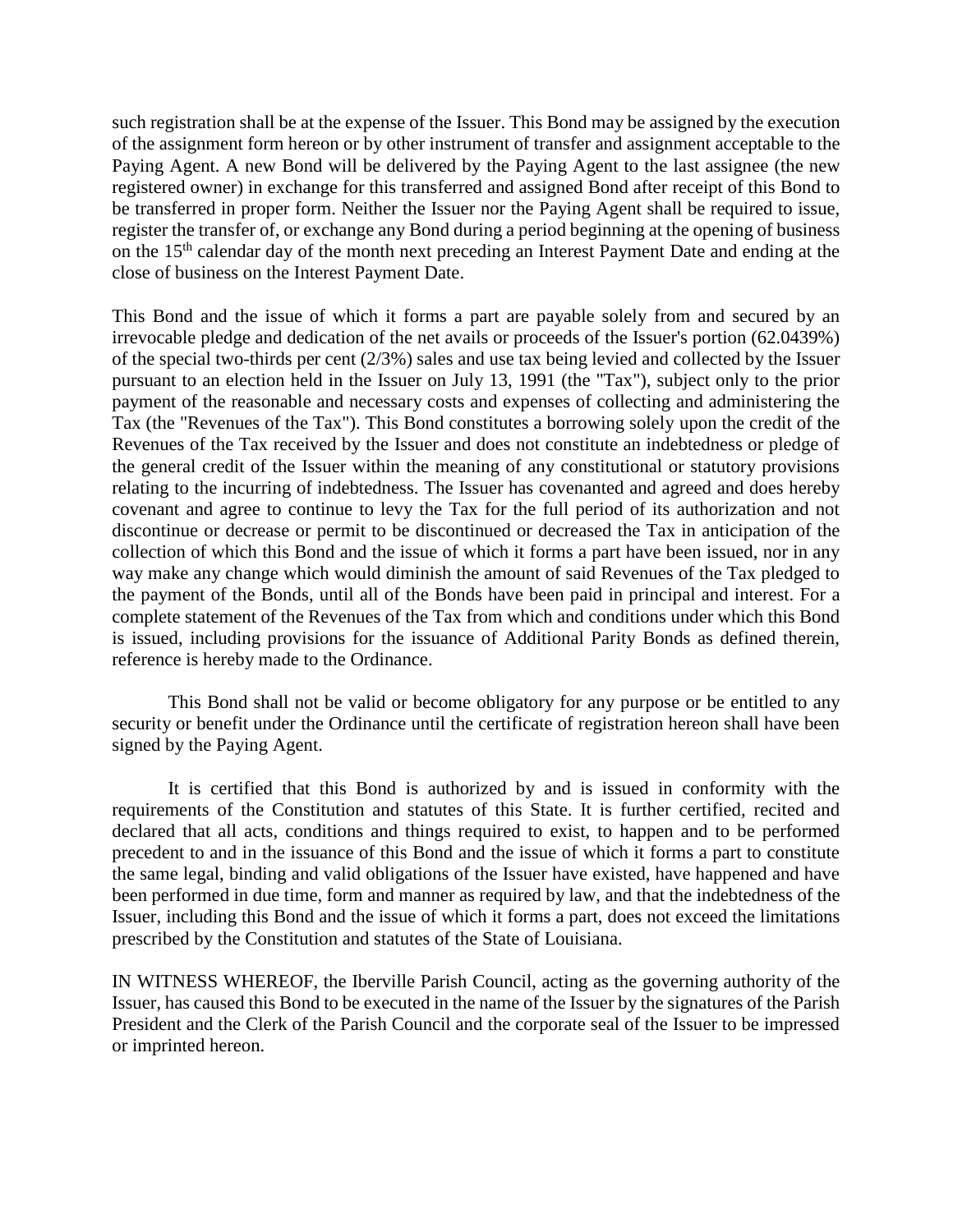#### PARISH OF IBERVILLE, STATE OF LOUISIANA

\_\_\_\_\_\_\_\_\_\_\_\_\_\_\_\_\_\_\_\_\_\_\_\_\_\_\_\_\_\_\_\_\_\_\_ \_\_\_\_\_\_\_\_\_\_\_\_\_\_\_\_\_\_\_\_\_\_\_\_\_\_\_\_\_\_\_\_\_\_\_ Clerk, Parish Council Parish President

(SEAL) \* \* \* \* \* \*

### (FORM OF PAYING AGENT'S CERTIFICATE OF REGISTRATION – TO BE PRINTED ON ALL BONDS)

This Bond is the Bond referred to in the within mentioned Ordinance.

 Citizens Bank & Trust Company Plaquemine, Louisiana as Paying Agent

Date of Registration: \_\_\_\_\_\_\_\_\_\_\_\_\_, 2018 By: \_\_\_\_\_\_\_\_\_\_\_\_\_\_\_\_\_\_\_\_\_\_\_\_\_\_\_\_

Authorized Officer

\* \* \* \* \* \* \*

#### (FORM OF ASSIGNMENT)

FOR VALUE RECEIVED, the undersigned hereby sells, assigns and transfers the within bond and all rights thereunder unto Name: \_\_\_\_\_\_\_\_\_\_\_\_\_\_\_\_\_\_\_\_\_\_\_\_\_\_\_\_\_\_\_\_\_\_\_\_\_\_\_\_\_\_\_\_\_\_\_\_\_\_\_\_\_\_\_\_\_\_\_\_\_\_\_\_\_\_\_\_\_\_\_\_

Address: \_\_\_\_\_\_\_\_\_\_\_\_\_\_\_\_\_\_\_\_\_\_\_\_\_\_\_\_\_\_\_\_\_\_\_\_\_\_\_\_\_\_\_\_\_\_\_\_\_\_\_\_\_\_\_\_\_\_\_\_\_\_\_\_\_\_\_\_\_\_\_\_\_\_\_\_\_,

who by its execution below hereby certifies to the Paying Agent/Registrar that (a) it is (i) an affiliate of the original owner of this Bond, or (ii) a bank, or entity directly or indirectly controlled by a bank, or under common control with a bank other than a broker dealer or municipal securities dealer which certifies that it is a "qualified institutional buyer" as defined in Rule 144A of the Securities Act of 1933, as amended, and (b) it consents to the terms of the Lender Certificate executed by the original owner of this Bond as referenced in the Ordinance.

|             | , Assignor<br>, Assignee |  |
|-------------|--------------------------|--|
| By:<br>Its: | Its: $\qquad \qquad$     |  |
|             | Dated:                   |  |
|             | * * * * * * *            |  |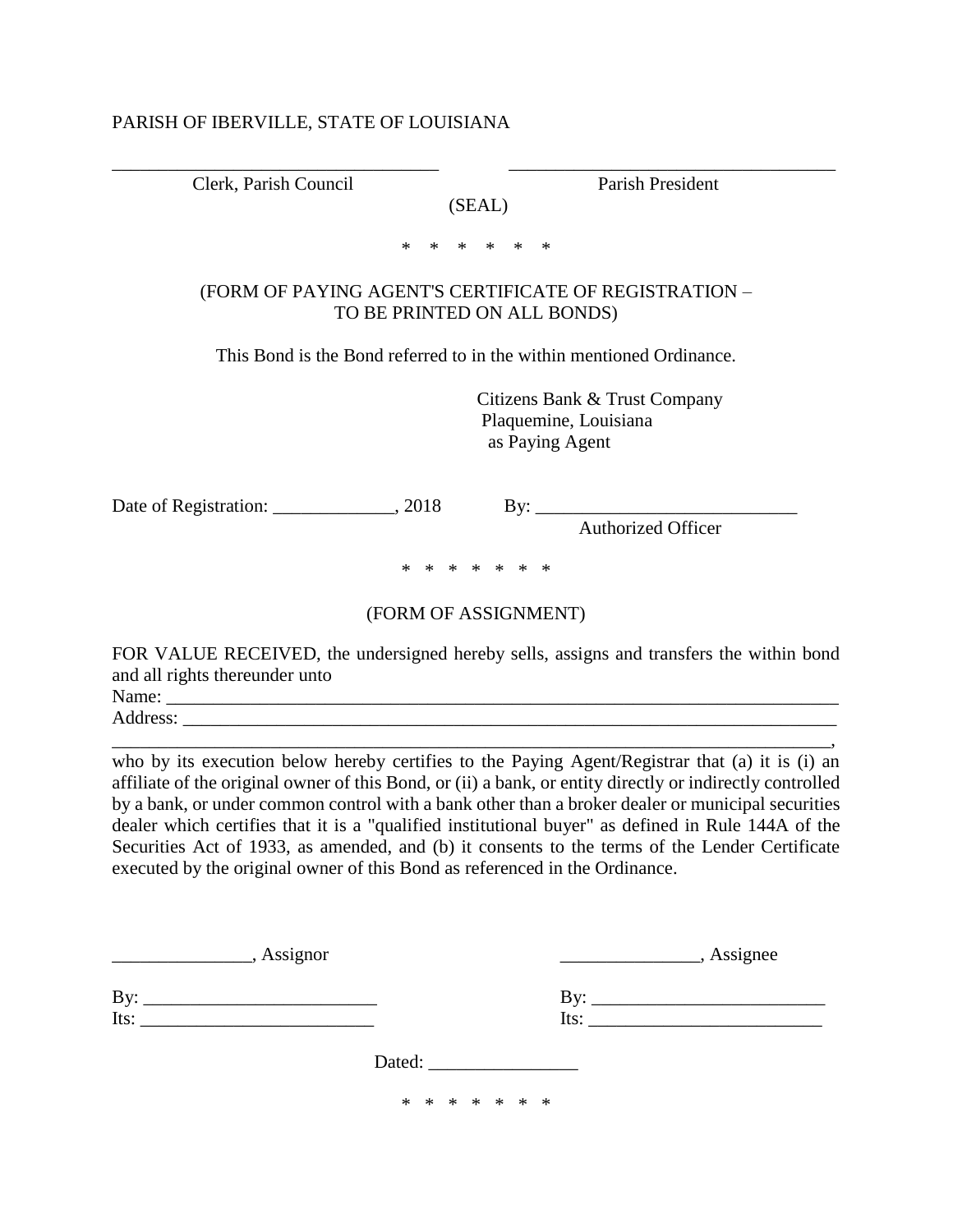SECTION 7. **Execution of Bonds.** The Bonds shall be signed by the Executive Officers for, on behalf of, in the name of and under the corporate seal of the Issuer, which signatures and corporate seal may be either manual or facsimile.

SECTION 8. **Fidelity Bonds for Officers and Employees.** So long as any of the Bonds are outstanding and unpaid, the Issuer shall require all of its officers and employees who may be in a position of authority or in possession of money derived from the collection of the Tax, to obtain or be covered by a blanket fidelity or faithful performance bond, or independent fidelity bonds written by a responsible indemnity company in amounts adequate to protect the Issuer from loss.

SECTION 9. **Pledge of Revenues**. The Bonds shall be secured by and payable in principal and interest solely from an irrevocable pledge and dedication of the Revenues of the Tax. The Revenues of the Tax are hereby irrevocably and irrepealably pledged and dedicated in an amount sufficient for the payment of the principal and interest on the Bond, as they shall respectively become due and payable, and for the other purposes hereinafter set forth in this Ordinance.

SECTION 10. **Additional Parity Bonds.** All of the Bonds shall enjoy complete parity of lien on the Revenues of the Tax despite the fact that any of the Bonds may be delivered at an earlier date than any other of the Bonds. The Issuer, acting through its governing authority, hereby covenants that it will issue no other bonds or obligations of any kind or nature payable from or enjoying a lien on the Revenues of the Tax having priority over or parity with the Bonds, except that Additional Parity Bonds may hereafter be issued on a parity with the Bonds under the following conditions:

> (1) The Bonds herein authorized or any part thereof, including the interest thereon, may be refunded, and the refunding bonds so issued shall enjoy complete equality of lien with the portion of the Bonds which is not refunded, if there be any, and the refunding bonds shall continue to enjoy whatever priority of lien over subsequent issues may have been enjoyed by the Bonds refunded; provided, however, that if only a portion of the Bonds outstanding is so refunded and the refunding bonds require total principal and interest payments during any year in excess of the principal and interest which would have been required in such year to pay the Bonds refunded thereby, then such Bonds may not be refunded without the consent of the Owner of the unrefunded portion of the Bonds issued hereunder (provided such consent shall not be required if such refunding bonds meet the requirements set forth in clause B of this Section).

> (2) Additional Parity Bonds may also be issued on a parity with the Bonds if all of the following conditions are met:

(i) The average annual Revenues of the Tax when computed for the last completed calendar year immediately preceding the issuance of the Additional Parity Bonds must have been not less than *1.35 times* the highest combined principal and interest requirements for any succeeding calendar year on all Bonds then Outstanding, including any Additional Parity Bonds theretofore issued and then outstanding (but not including bonds which have been refunded or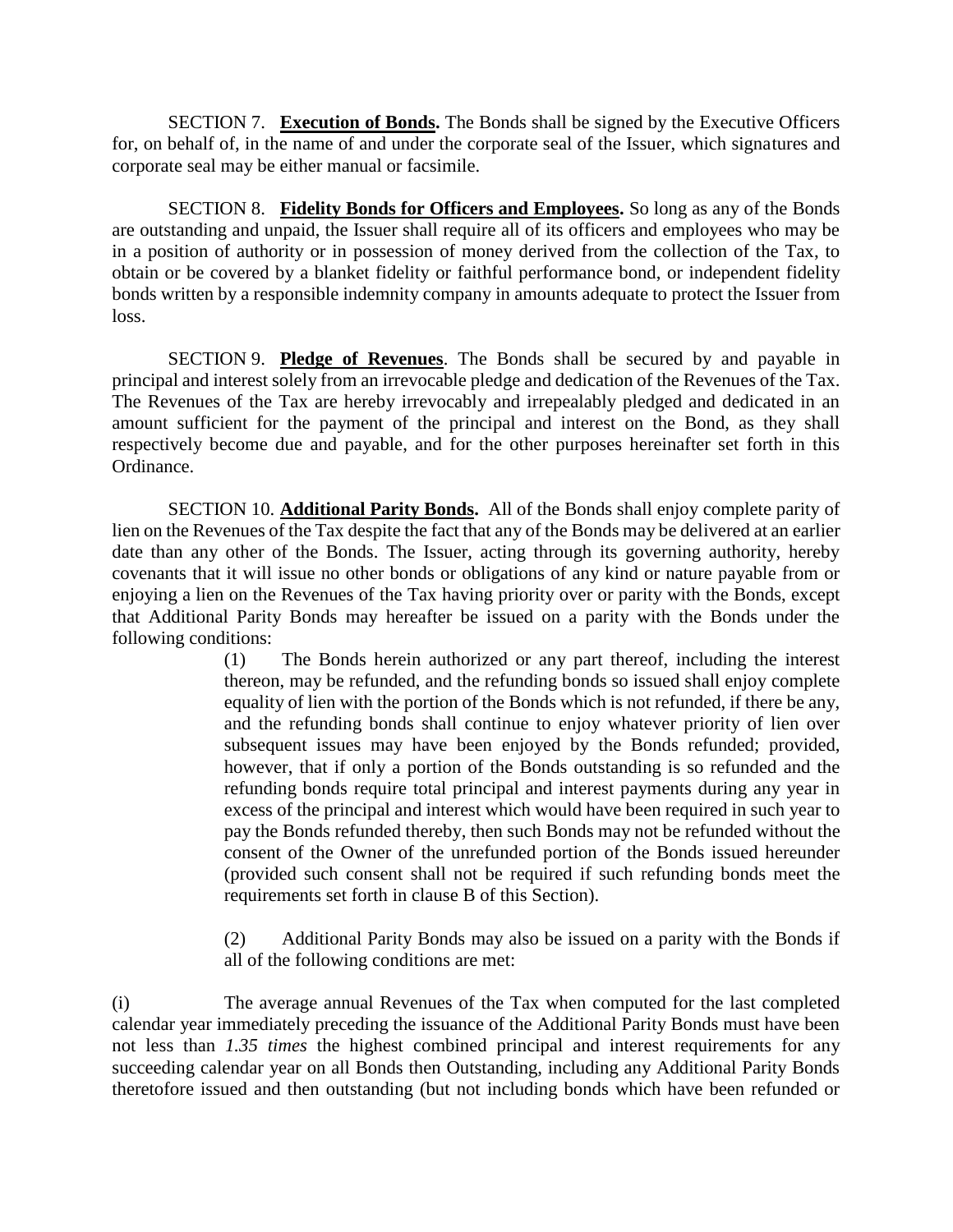provision otherwise made for their full and complete payment and redemption), and the bonds so proposed to be issued;

(ii) The payments to be made into the various funds provided for in Section 11 hereof must be current; and

(iii) The existence of the facts required by paragraphs (i) and (ii) above must be confirmed by the Parish President or Director of Finance of the Issuer, or by an independent firm of certified public accountants who have previously audited the books of the Issuer or by such successors thereof as may have been employed for that purpose.

SECTION 11. **Flow of Funds**. In order that the principal of and the interest on the Bonds will be paid in accordance with their terms and for the other objects and purposes hereinafter provided, the Issuer further covenants as follows:

All of the Revenues of the Tax shall be deposited daily as the same may be collected in a separate and special bank account maintained with a regularly designated fiscal agent of the Issuer and designated as the *"Sales Tax Fund-2018"* (hereinafter called the "Sales Tax Fund"). The Sales Tax Fund constitutes a dedicated fund of the Issuer, from which appropriations and expenditures by the Issuer shall be made solely for the purposes designated in the proposition authorizing the levy of the Tax, including the payment of the Bonds.

Out of the funds on deposit in the Sales Tax Fund, the Issuer shall first pay all reasonable and necessary expenses of collection and administration of the Tax. After payment of such expenses and more specifically into the Sinking Fund, the remaining balance of the proceeds of the Tax shall be used in the following order of priority and for the following express purposes:

(a) The establishment of the *"Sales Tax Bond Sinking Fund -2018"* (hereinafter called the "Sinking Fund"), which shall be maintained by the Paying Agent or a regularly designated fiscal agent bank of the Issuer and used to pay promptly and fully the principal of and the interest on the Bonds and any Additional Parity Bonds issued hereafter in the manner provided by this Ordinance, as they severally become due and payable, by transferring from the Sales Tax Fund to the Sinking Fund, monthly in advance on or before the  $20<sup>th</sup>$  day of each month of each year, a sum equal to one-sixth (1/6) of the interest falling due on the next Interest Payment Date and one-twelfth (1/12) of the principal falling due on the next principal payment date or to be redeemed on the next mandatory sinking fund redemption date in accordance with Section 4 hereof, together with such additional proportionate sum as may be required to pay said principal and interest as the same respectively become due. The Issuer shall transfer from said Sinking Fund to the paying agent(s) for all bonds payable from the Sinking Fund, or directly to the owners thereof, not less than one (1) day prior to each Interest Payment Date, funds fully sufficient to pay promptly the principal and interest of the Bonds falling due on such date.

(b) Any required payment into a debt service reserve fund for Additional Parity Bonds. No debt service reserve fund is required by the Purchaser, and accordingly none is being established in connection with the issuance of the Bonds. A debt service reserve fund may be established in connection with the issuance of Additional Parity Bonds.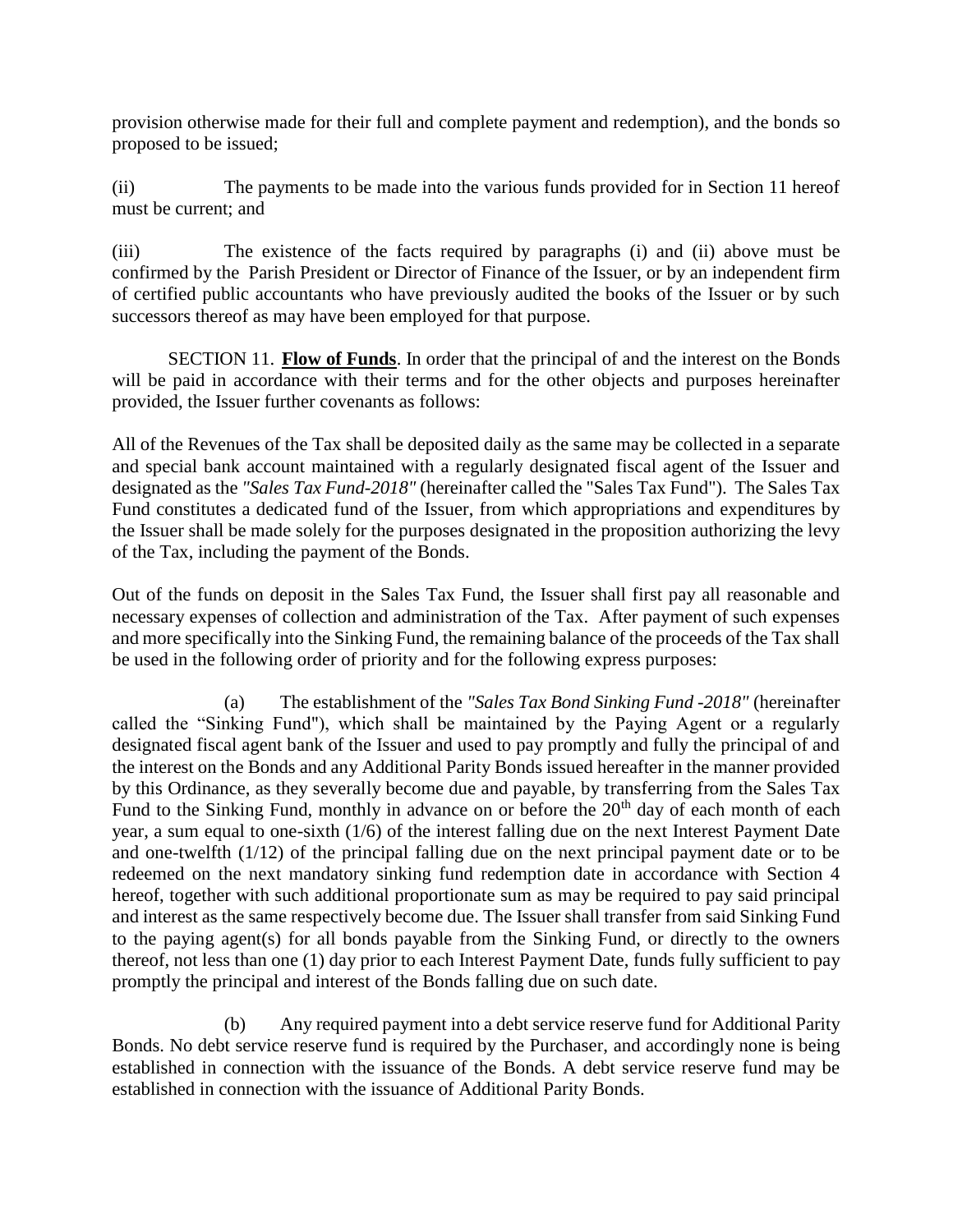All or any part of the moneys in the Sales Tax Fund and the Sinking Fund shall, at the written request of the Issuer, be invested in Qualified Investments, herein defined. All income derived from such Qualified Investments shall be added to the Sales Tax Fund, and such investments shall, to the extent at any time necessary, be liquidated and the proceeds thereof applied to the purposes for which the Sales Tax Fund was created.

All moneys remaining in the Sales Tax Fund on the  $20<sup>th</sup>$  day of each month after making the required payments into the Sinking Fund and any reserve fund for the current month and for prior months during which the required payments may not have been made, shall be considered as surplus. Such surplus may be used by the Issuer for any of the purposes for which the Tax is authorized or for the purpose of retiring Bonds in advance of their maturities, either by purchase of the Bonds then outstanding at prices not greater than the then redemption prices of said Bonds, or by redeeming such Bonds at the prices and in the manner set forth in this Ordinance.

The Sales Tax Fund and the Sinking Fund provided for in this Section shall all be and constitute trust funds for the purposes provided in this Ordinance, and the Owners of Bonds issued pursuant to this Ordinance are granted a lien on all such funds until applied in the manner provided herein. The moneys in such funds shall at all times be secured to the full extent thereof by the bank or trust company holding such funds in the manner required by the laws of the State of Louisiana.

SECTION 12. **Issuer Obligated to Continue to Collect Tax.** The Governing Authority of the Issuer is bound under the terms and provisions of law, to levy, impose, enforce and collect the Tax and to provide for all reasonable and necessary rules, regulations, procedures and penalties in connection therewith, including the proper application of the proceeds of the Tax, until all of the Bonds have been retired as to both principal and interest. Nothing herein contained shall be construed to prevent the Issuer from altering, amending or repealing from time to time as may be necessary the Tax Ordinance providing for the levying, imposition, enforcement and collection of the Tax or any subsequent ordinance providing therefor, said alterations, amendments or repeals to be conditioned upon the continued preservation of the rights of the Owners with respect to the revenues from the Tax. The Tax Ordinance and the obligation to continue to levy, collect and allocate the Tax and to apply the revenues therefrom in accordance with the provisions of this Ordinance, shall be irrevocable until the Bonds have been paid in full as to both principal and interest, and shall not be subject to amendment in any manner which would impair the rights of the Owners from time to time of the Bonds or which would in any way jeopardize the prompt payment of principal thereof and interest thereon. More specifically, the Issuer may not discontinue or decrease the Tax or permit to be discontinued or decreased the Tax in anticipation of the collection of which the Bonds have been issued, or in any way make any change in such Tax which would diminish the amount of the Revenues of the Tax to be received by the Issuer, until all of such Bonds shall have been retired as to both principal and interest.

SECTION 13. **Covenants of the Issuer.** In providing for the issuance of the Bonds, the Issuer does hereby covenant that it has a legal right to levy and collect the Tax, to issue the Bonds and to pledge the Revenues of the Tax, and that the Bonds will have a lien and privilege on the Revenues of the Tax as herein provided.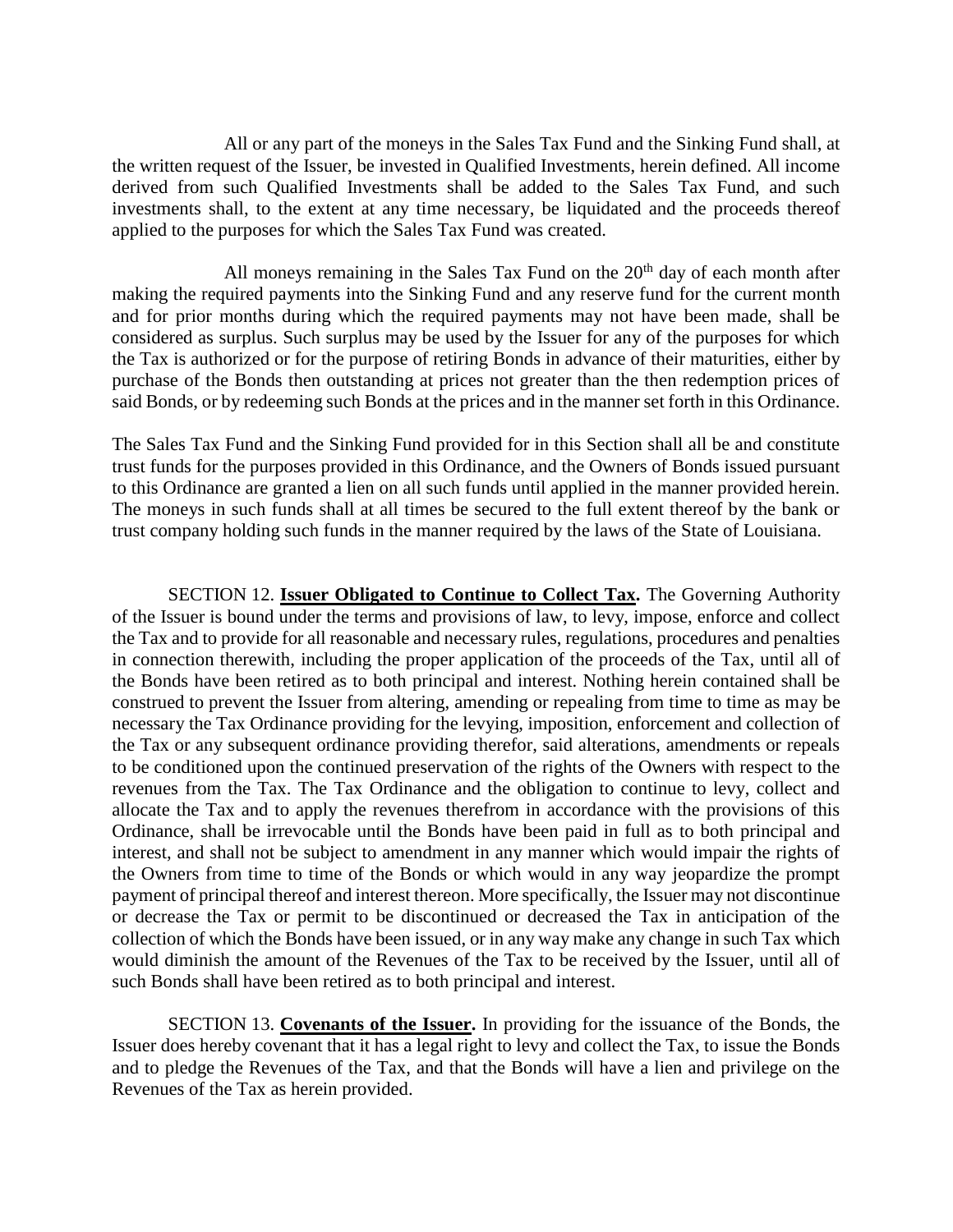SECTION 14. **Issuer to Maintain Books and Records.** So long as any of the Bonds are outstanding and unpaid in principal or interest, the Issuer shall maintain and keep proper books of records and accounts separate and apart from all other records and accounts in which shall be made full and correct entries of all transactions relating to the collection and expenditure of the Revenues of the Tax, including specifically but without limitation, all reasonable and necessary costs and expenses of collection. Not later than six (6) months after the close of each Fiscal Year, the Issuer shall cause an audit of such books and accounts to be made by the Legislative Auditor of the State of Louisiana (or his successor) or by a recognized independent firm of certified public accountants showing the receipts of and disbursements made for the account of the aforesaid Sales Tax Fund. Such audit shall be available for inspection upon request by the Owners of any of the Bonds. The Issuer further agrees that the Paying Agent and the Owners of any of the Bonds shall have at all reasonable times the right to inspect the records, accounts and data of the Issuer relating to the Tax.

SECTION 15. **Application of Proceeds.** The Executive Officers are hereby empowered, authorized and directed to do any and all things necessary and incidental to carry out all of the provisions of this Ordinance, to cause the necessary Bonds to be printed, to issue, execute and seal the Bonds, and to effect delivery thereof as hereinafter provided. The proceeds derived from the sale of the Bonds shall be deposited by the Issuer with its fiscal agent bank or banks in a special fund entitled *"Parish of Iberville Sale Tax Bonds, Series 2018- Construction Fund"* to be used only for the purpose for which the Bonds are issued, including paying any and all costs of issuance incurred in connection with the issuance of the Bonds.

SECTION 16. **Bonds Legal Obligations.** The Bonds shall constitute valid and binding obligations of the Issuer and shall be the only representations of the indebtedness as herein authorized and created.

SECTION 17. **Ordinance a Contract.** The provisions of this Ordinance shall constitute a contract between the Issuer and the Owner or Owners from time to time of the Bonds, and any such Owner or Owners may at law or in equity, by suit, action, mandamus or other proceedings, enforce and compel the performance of all duties required to be performed by this Governing Authority or the Issuer as a result of issuing the Bonds.

No material modification or amendment of this Ordinance, or of any ordinance amendatory hereof or supplemental hereto, may be made without the consent in writing of the Owners of two-thirds (2/3) of the aggregate principal amount of the Bonds then outstanding; provided, however, that no modification or amendment shall permit a change in the maturity provisions of the Bonds, or a reduction in the rate of interest thereon, or in the amount of the principal obligation thereof, or affecting the obligation of the Issuer to pay the principal of and the interest on the Bonds as the same shall come due from the revenues appropriated, pledged and dedicated to the payment thereof by this Ordinance, or reduce the percentage of the Owners required to consent to any material modification or amendment of this Ordinance, without the consent of the Owners of the Bonds.

SECTION 18. **Severability; Application of Subsequently Enacted Laws.** In case any one or more of the provisions of this Ordinance or of the Bonds shall for any reason be held to be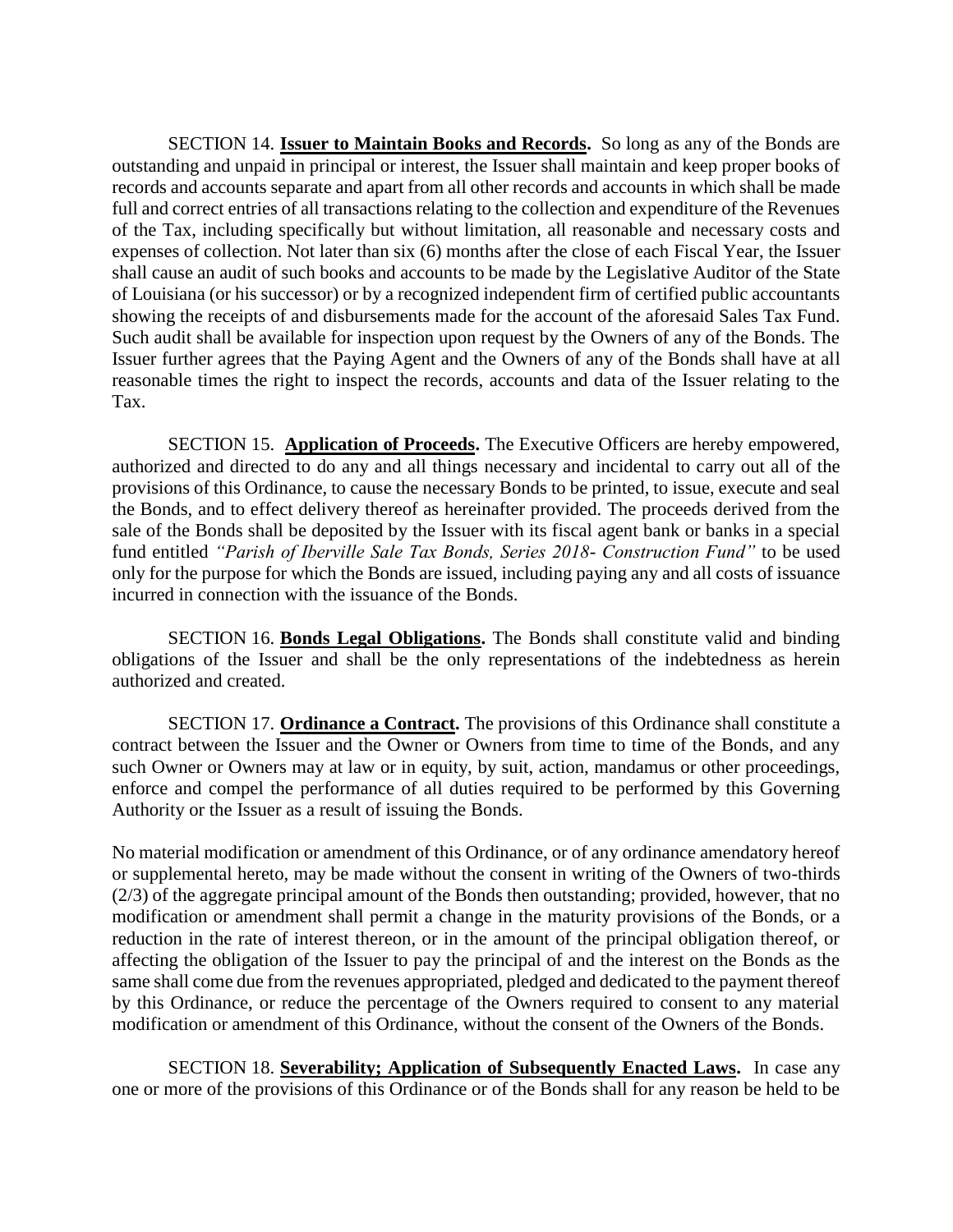illegal or invalid, such illegality or invalidity shall not affect any other provisions of this Ordinance or of the Bonds, but this Ordinance and the Bonds shall be construed and enforced as if such illegal or invalid provisions had not been contained therein. Any constitutional or statutory provisions enacted after the date of this Ordinance which validate or make legal any provision of this Ordinance and/or the Bonds which would not otherwise be valid or legal, shall be deemed to apply to this Ordinance and to the Bonds.

SECTION 19. **Recital of Regularity.** This Governing Authority having investigated the regularity of the proceedings had in connection with the Bonds and having determined the same to be regular, the Bonds shall contain the following recital, to-wit:

"It is certified that this Bond is authorized by and is issued in conformity with the requirements of the Constitution and statutes of this State."

SECTION 20. **Effect of Registration.** The Issuer, the Paying Agent, and any agent of either of them may treat the Owner in whose name any Bond is registered as the Owner of such Bond for the purpose of receiving payment of the principal of and interest on such Bond and for all other purposes whatsoever, and to the extent permitted by law, neither the Issuer, the Paying Agent, nor any agent of either of them shall be affected by notice to the contrary.

SECTION 21. **Notices to Owners.** Wherever this Ordinance provides for notice to Owners of Bonds of any event, such notice shall be sufficiently given (unless otherwise herein expressly provided) if in writing and mailed, first-class postage prepaid, to each Owner of such Bonds, at the address of such Owner as it appears in the Bond Register. In any case where notice to Owners of Bonds is given by mail, neither the failure to mail such notice to any particular Owner of Bonds, nor any defect in any notice so mailed, shall affect the sufficiency of such notice with respect to all other Bonds. Where this Ordinance provides for notice in any manner, such notice may be waived in writing by the Owner or Owners entitled to receive such notice, either before or after the event, and such waiver shall be the equivalent of such notice. Waivers of notice by Owners shall be filed with the Paying Agent, but such filing shall not be a condition precedent to the validity of any action taken in reliance upon such waiver.

SECTION 22. **Cancellation of Bonds.** All Bonds surrendered for payment, transfer, exchange or replacement, if surrendered to the Paying Agent, shall be promptly canceled by it and, if surrendered to the Issuer, shall be delivered to the Paying Agent and, if not already canceled, shall be promptly canceled by the Paying Agent. The Issuer may at any time deliver to the Paying Agent for cancellation any Bonds previously registered and delivered which the Issuer may have acquired in any manner whatsoever, and all Bonds so delivered shall be promptly canceled by the Paying Agent. All canceled Bonds held by the Paying Agent shall be disposed of as directed in writing by the Issuer.

SECTION 23. **Mutilated, Destroyed, Lost or Stolen Bonds.** If (1) any mutilated Bond is surrendered to the Paying Agent, or the Issuer and the Paying Agent receive evidence to their satisfaction of the destruction, loss or theft of any Bond, and (2) there is delivered to the Issuer and the Paying Agent such security or indemnity as may be required by them to save each of them harmless, then, in the absence of notice to the Issuer or the Paying Agent that such Bond has been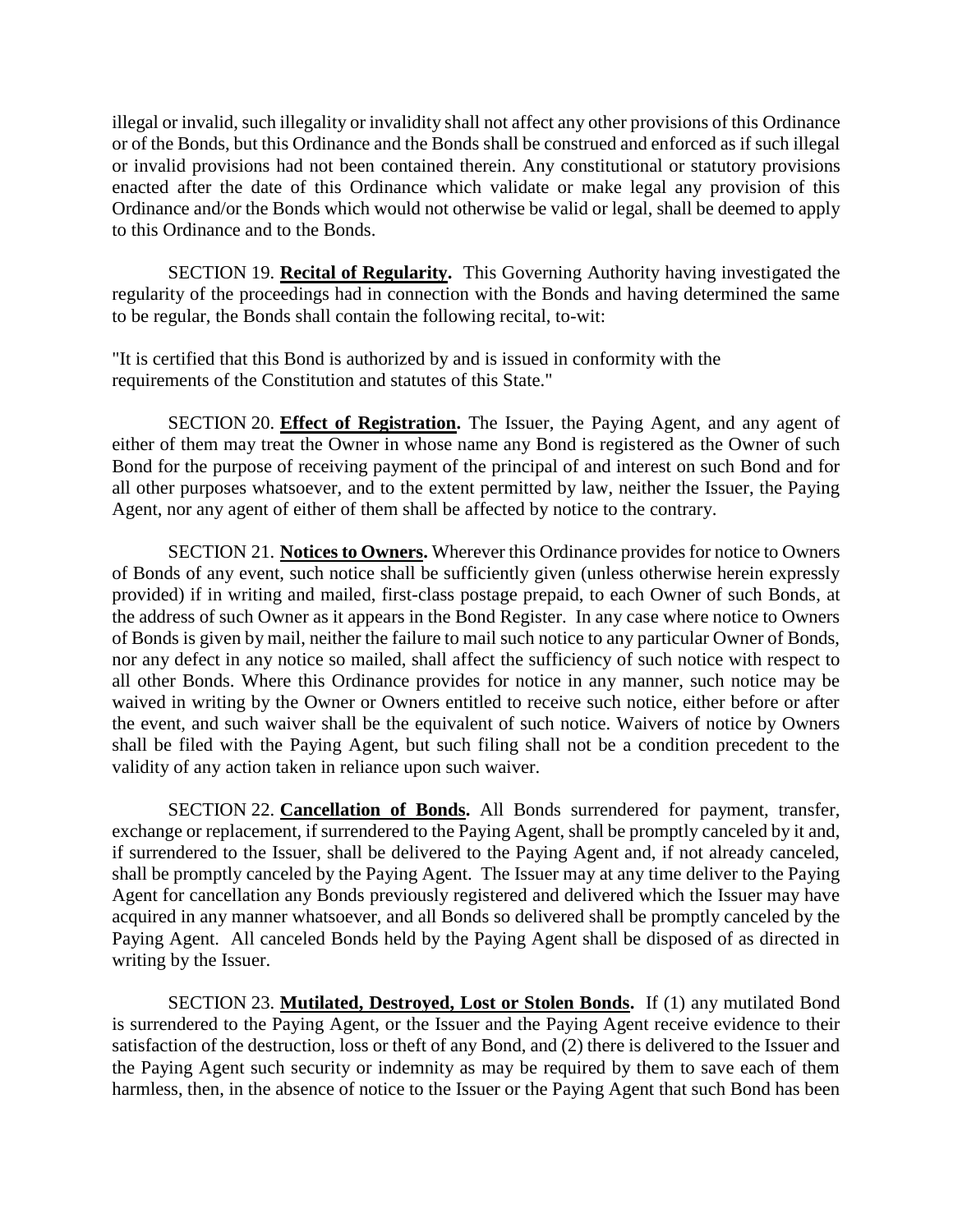acquired by a bona fide purchaser, the Issuer shall execute, and upon its request the Paying Agent shall register and deliver, in exchange for or in lieu of any such mutilated, destroyed, lost, or stolen Bond, a new Bond of the same maturity and of like tenor, interest rate and principal amount, bearing a number not contemporaneously outstanding. In case any such mutilated, destroyed, lost or stolen Bond has become or is about to become due and payable, the Issuer in its discretion may, instead of issuing a new Bond, pay such Bond. Upon the issuance of any new Bond under this Section, the Issuer may require the payment by the Owner of a sum sufficient to cover any tax or other governmental charge that may be imposed in relation thereto and any other expenses (including the fees and expenses of the Paying Agent) connected therewith. Every new Bond issued pursuant to this Section in lieu of any mutilated, destroyed, lost or stolen bond shall constitute a replacement of the prior obligation of the Issuer, whether or not the mutilated, destroyed, lost or stolen Bond shall be at any time enforceable by anyone and shall be entitled to all the benefits of this Ordinance equally and ratably with all other Outstanding Bonds. Any additional procedures set forth in the Agreement, authorized in this Ordinance, shall also be available with respect to mutilated, destroyed, lost or stolen Bonds. The provisions of this Section are exclusive and shall preclude (to the extent lawful) all other rights and remedies with respect to the replacement and payment of mutilated, destroyed, lost or stolen Bonds.

SECTION 24. **Discharge of Ordinance; Defeasance**. If the Issuer shall pay or cause to be paid, or there shall otherwise be paid to the Owner, the principal of and interest on the Bonds, at the times and in the manner stipulated in this Ordinance, then the pledge of the money, securities, and funds pledged under this Ordinance and all covenants, agreements, and other obligations of the Issuer to the Owner shall thereupon cease, terminate, and become void and be discharged and satisfied, and the Paying Agent shall pay over or deliver all money held by it under this Ordinance to the Issuer.

Bonds or interest installments for the payment of which money shall have been set aside and shall be held in trust (through deposit by the Issuer of funds for such payment or otherwise) at the maturity date thereof shall be deemed to have been paid within the meaning and with the effect expressed above in this Section if they are defeased in the manner provided by Chapter 14 of Title 39 of the Louisiana Revised Statutes of 1950, as amended.

SECTION 25. **Successor Paying Agent; Paying Agent Agreement.** The Issuer will at all times maintain a Paying Agent meeting the qualifications hereinafter described for the performance of the duties hereunder for the Bonds. The designation of the initial Paying Agent in this Ordinance is hereby confirmed and approved. The Issuer reserves the right to appoint a successor Paying Agent by (a) filing with the Person then performing such function a certified copy of an ordinance or Ordinance giving notice of the termination of the Agreement and appointing a successor and (b) causing notice to be given to each Owner. Every Paying Agent appointed hereunder shall at all times be a bank or trust company organized and doing business under the laws of the United States of America or of any state, authorized under such laws to exercise trust powers, and subject to supervision or examination by Federal or State authority. The Executive Officers are hereby authorized and directed to execute an appropriate Agreement with the Paying Agent for and on behalf of the Issuer in such form as may be satisfactory to said officers, the signatures of said officers on such Agreement to be conclusive evidence of the due exercise of the authority granted hereunder.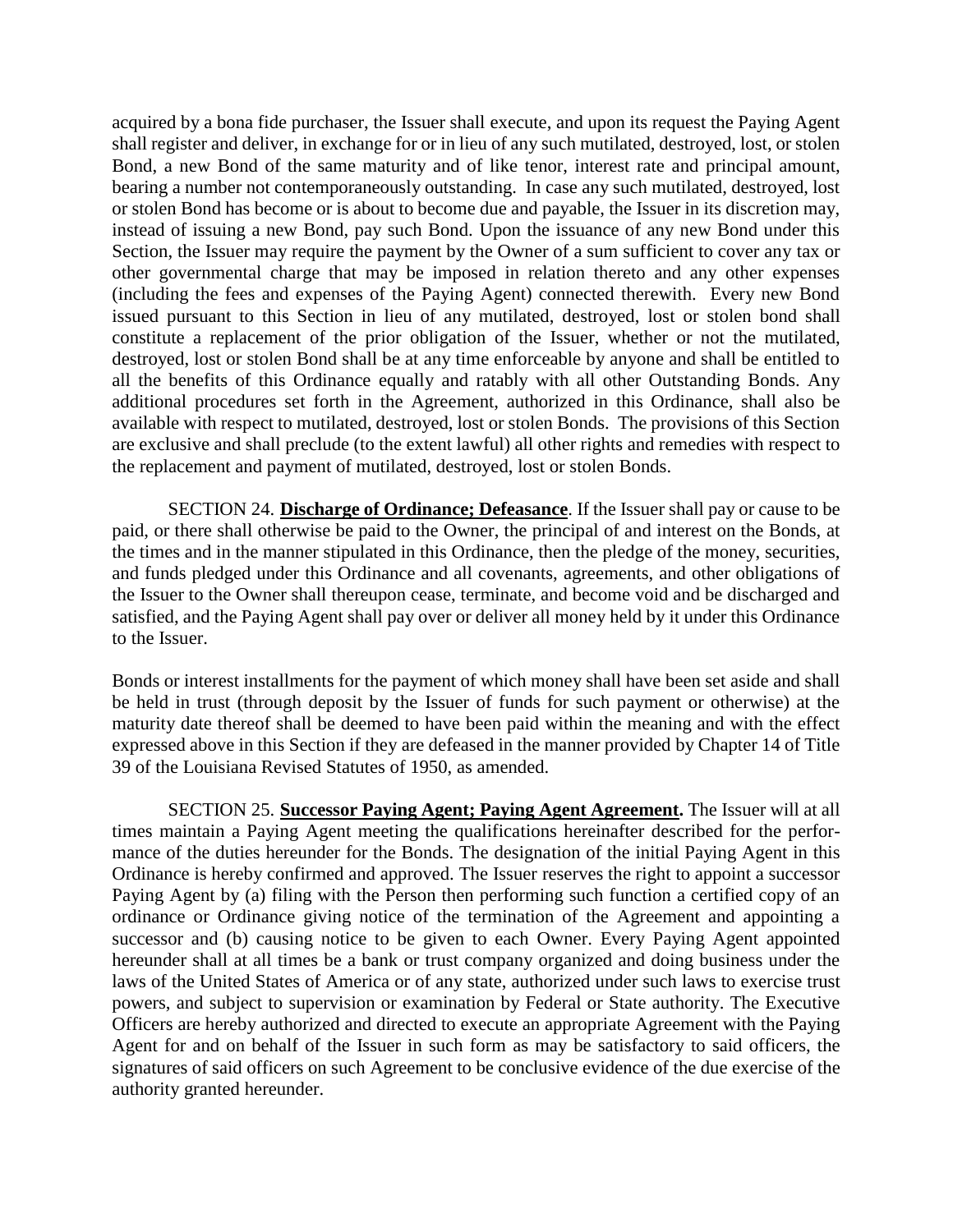SECTION 26. **Arbitrage.** The Issuer covenants and agrees that, to the extent permitted by the laws of the State of Louisiana, it will comply with the requirements of the Code in order to establish, maintain and preserve the exclusion from "gross income" of interest on the Bonds under the Code. The Issuer further covenants and agrees that it will not take any action, fail to take any action, or permit any action within its control to be taken, or permit at any time or times any of the proceeds of the Bonds or any other funds of the Issuer to be used directly or indirectly in any manner, the effect of which would be to cause the Bonds to be "arbitrage bonds" or would result in the inclusion of the interest on any of the Bonds in gross income under the Code, including, without limitation, (i) the failure to comply with the limitation on investment of Bond proceeds, (ii) the failure to pay any required rebate of arbitrage earnings to the United States of America or (iii) the use of the proceeds of the Bonds in a manner which would cause the Bonds to be "private activity bonds".

The Executive Officers are hereby empowered, authorized and directed to take any and all action and to execute and deliver any instrument, document or bond necessary to effectuate the purposes of this Section.

SECTION 27. **Disclosure Under SEC Rule 15c2-12.** It is recognized that the Issuer will not be required to comply with the continuing disclosure requirements described in the Rule 15c-2-12(b) of the Securities and Exchange Commission [17 CFR §240.15c2-12(b)].

SECTION 28. **Designation Concerning "Qualified Tax-Exempt Obligations".** The Bonds are designated as "qualified tax-exempt obligations" within the meaning of Section  $265(b)(3)(B)$  of the Code. In making this designation, the Issuer finds and determines that:

(a) the Bonds are not "private activity bonds" within the meaning of the Code; and

(b)the reasonably anticipated amount of qualified tax-exempt obligations which will be issued by the Issuer and all subordinate entities in calendar year 2018 does not exceed \$10,000,000.

SECTION 29. **Post-Issuance Compliance.** The Executive Officers and/or their designees are directed to establish, continue, and/or amend, as applicable, written procedures to assist the Issuer in complying with various State and Federal statues, rules and regulations applicable to the Bonds and are further authorized to take any and all actions as may be required by said written procedures to ensure continued compliance with such statues, rules and regulations throughout the term of the Bonds.

SECTION 30. **Award of Bonds.** The Purchasers, by their respective acknowledgements attached as **Exhibit "A"** hereto, hereby offer to purchase all of the Bonds in accordance with and pursuant to the terms of this Ordinance, and this Governing Authority hereby awards the sale of the Bonds to the Purchasers. The Bonds shall be delivered to the Purchasers upon the payment of the principal amount thereof. As a condition to the delivery of the Bonds to the Purchasers, each Purchaser will execute a standard letter, acceptable to it and the Issuer, indicating it has conducted its own analysis with respect to the Bonds and is purchasing the Bonds as a vehicle for making a commercial loan to the Issuer.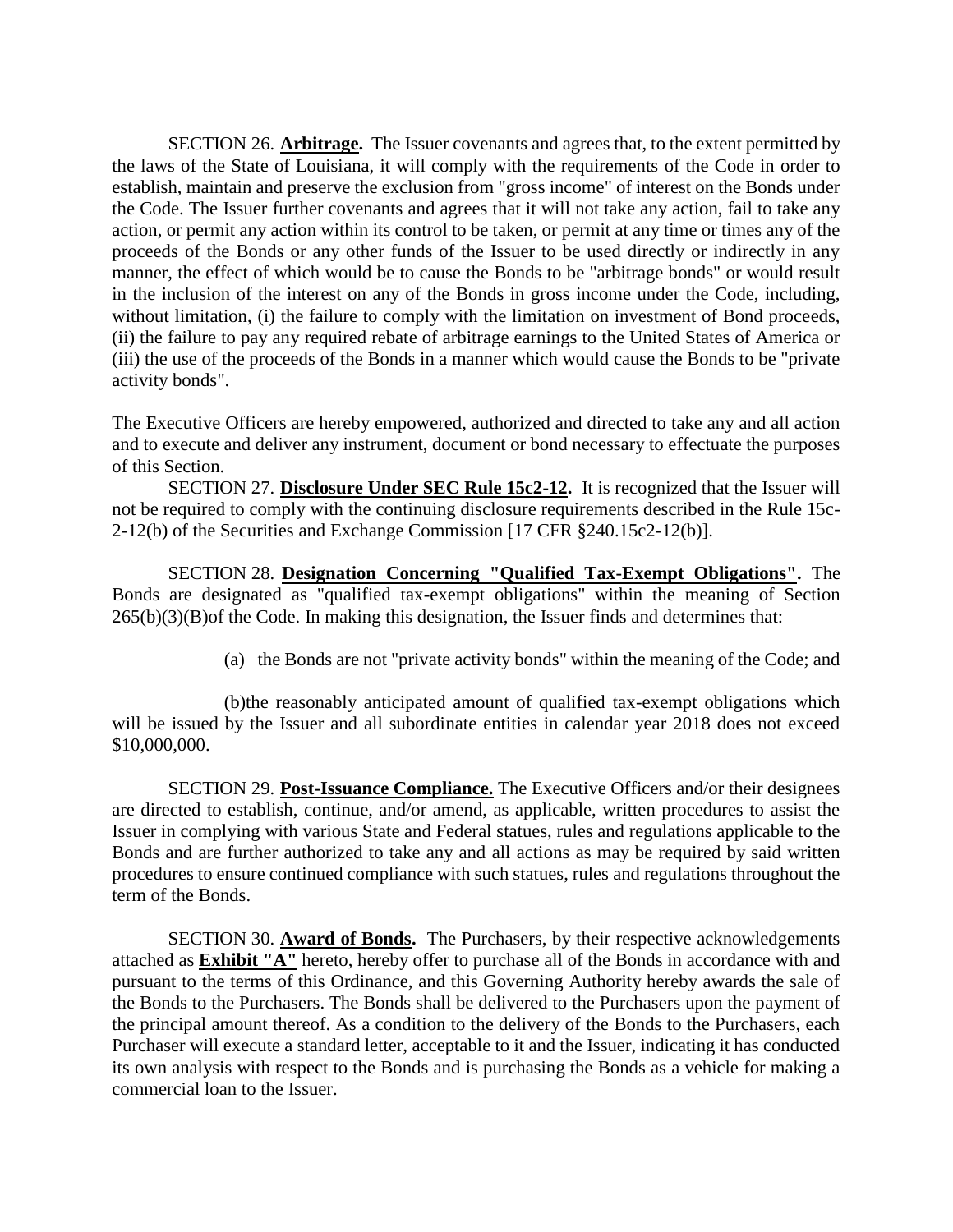SECTION 31. **Publication**. This Ordinance shall be published one time in the official journal of the Issuer. For thirty days after the date of publication, any person in interest may contest the legality of this Ordinance, any provision of the Bonds, the provisions therein made for the security and payment of the Bonds and the validity of all other provisions and proceedings relating to the authorization and issuance of the Bonds. After the said thirty days, no person may contest the regularity, formality, legality or effectiveness of this Ordinance, any provisions of the Bonds to be issued pursuant hereto, the provisions for the security and payment of the Bonds and the validity of all other provisions and proceedings relating to their authorization and issuance, for any cause whatever. Thereafter, it shall be conclusively presumed that the Bonds are legal and that every legal requirement for the issuance of the Bonds has been complied with. No court shall have authority to inquire into any of these matters after the said thirty days.

SECTION 32. **Headings.** The headings of the various sections hereof are inserted for convenience of reference only and shall not control or affect the meaning or construction of any of the provisions hereof.

SECTION 33. **Effective Date.** This Ordinance shall become effective immediately.

The foregoing ordinance, which was previously introduced at a regular meeting of the Parish Council on April 17, 2018, and a summary thereof having been published in the official journal, the public hearing on this ordinance held on the  $10<sup>th</sup>$  day of May, 2018, at 6:00 p.m., in the Council Meeting Room, 58050 Meriam Street, Plaquemine, Louisiana, was brought up for final passage with a motion by Councilman Taylor, and seconded by Councilman Kelley, having been duly submitted to a vote, the ordinance was duly adopted by the following yea and nay vote on roll call:

YEAS: Taylor, Ourso, Dominique, Jackson, Smith, Lewis, Arnold, Markins, Bradford, Kelley, Vallet, Morgan. NAYS: None. ABSTAIN: None. ABSENT: None.

The ordinance was declared adopted by the Chairman on the  $15<sup>th</sup>$  day of May, 2018.

#### **ORDINANCE IPC# 007-18**

### **ORDINANCE TO PURCHASE BEZET PROPERTY ON LA. HWY. 3066 FOR WATER INTAKE STRUCTURE FOR WATER PRODUCTION/TREATMENT PLANT ON LA. HWY. 75 BY ACT OF SALE OR EXPROPRIATION**

 WHEREAS, Section 2-11(12) of the Iberville Parish Home Rule Charter provides that an ordinance is required to acquire any real property to be owned by the Iberville Parish Council.

 WHEREAS, there is an emergency need to acquire additional property adjacent to Bayou Plaquemine and Gulf Intracoastal Waterway (GIWW) near the Parish's water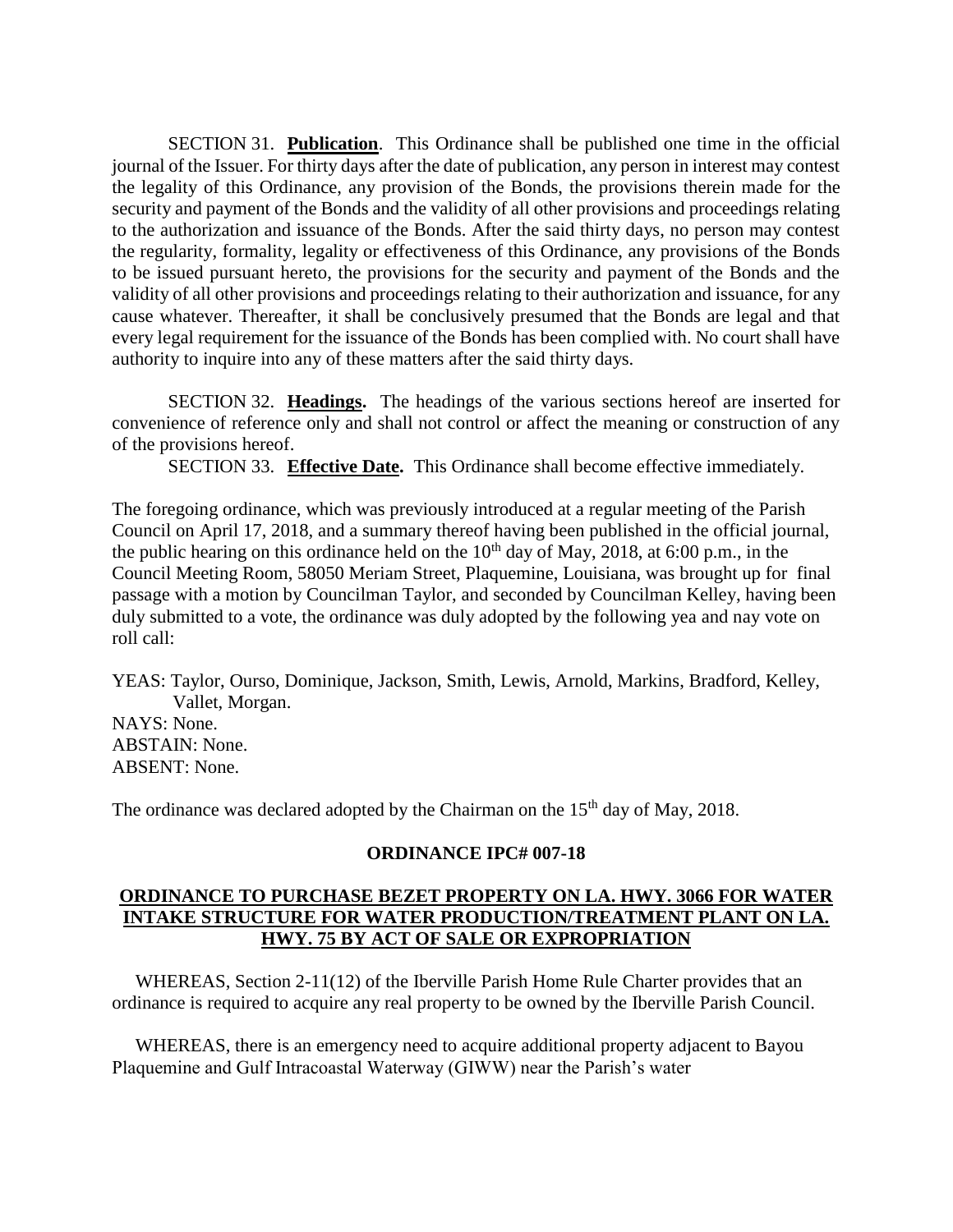production/treatment plant to construct a secure and modern water intake system to serve the potable water needs of Parish residents, .

 WHEREAS, the current water intake valve is not sufficient to meet the water demands of the water production facility to produce enough potable water to meet the needs of Parish residents especially during times of low water levels on the GIWW, on in the event the water intake is damaged by vessels/damages traversing the waterway.

 WHEREAS, the Parish has identified a parcel of land that is suitable and necessary to locate a new water intake structure for the water production plant as follows: The batture portion of Lot No. 3 Plan Barbay, Lot E of Abv. Tr. 25' Fr Sec. 5, T10S, R11E (CB 537, En 143)

 WHEREFORE, the batture portion of the parcel of land above described has to be surveyed and appraised for its fair market value.

NOW THEREFORE BE IT ORDAINED THAT Parish President, J. Mitchell Ourso, Jr., is authorized to negotiate the purchase of the parcel of land or to institute expropriation proceedings to acquire land to ensure that there is no interruption of water production during low water levels in Bayou Plaquemine (GIWW).

The foregoing ordinance, which was previously introduced at a regular meeting of the Parish Council on April 17, 2018, and a summary thereof having been published in the official journal, the public hearing on this ordinance held on the  $10<sup>th</sup>$  day of May, 2018, at 6:00 p.m., in the Council Meeting Room, 58050 Meriam Street, Plaquemine, Louisiana, was brought up for final passage with a motion by Councilman Taylor, and seconded by Councilman Kelley, having been duly submitted to a vote, the ordinance was duly adopted by the following yea and nay vote on roll call:

YEAS: Taylor, Ourso, Dominique, Jackson, Smith, Lewis, Arnold, Markins, Bradford, Kelley, Vallet, Morgan. NAYS: None. ABSTAIN: None. ABSENT: None.

The ordinance was declared adopted by the Chairman on the  $15<sup>th</sup>$  day of May, 2018.

#### NEW BUSINESS

A) Introduction of Ordinance

The following ordinance was introduced by Mr. Songy:

1) Ordinance to declare the following property to be surplus and to authorize the Parish Administrator to sell property at private sale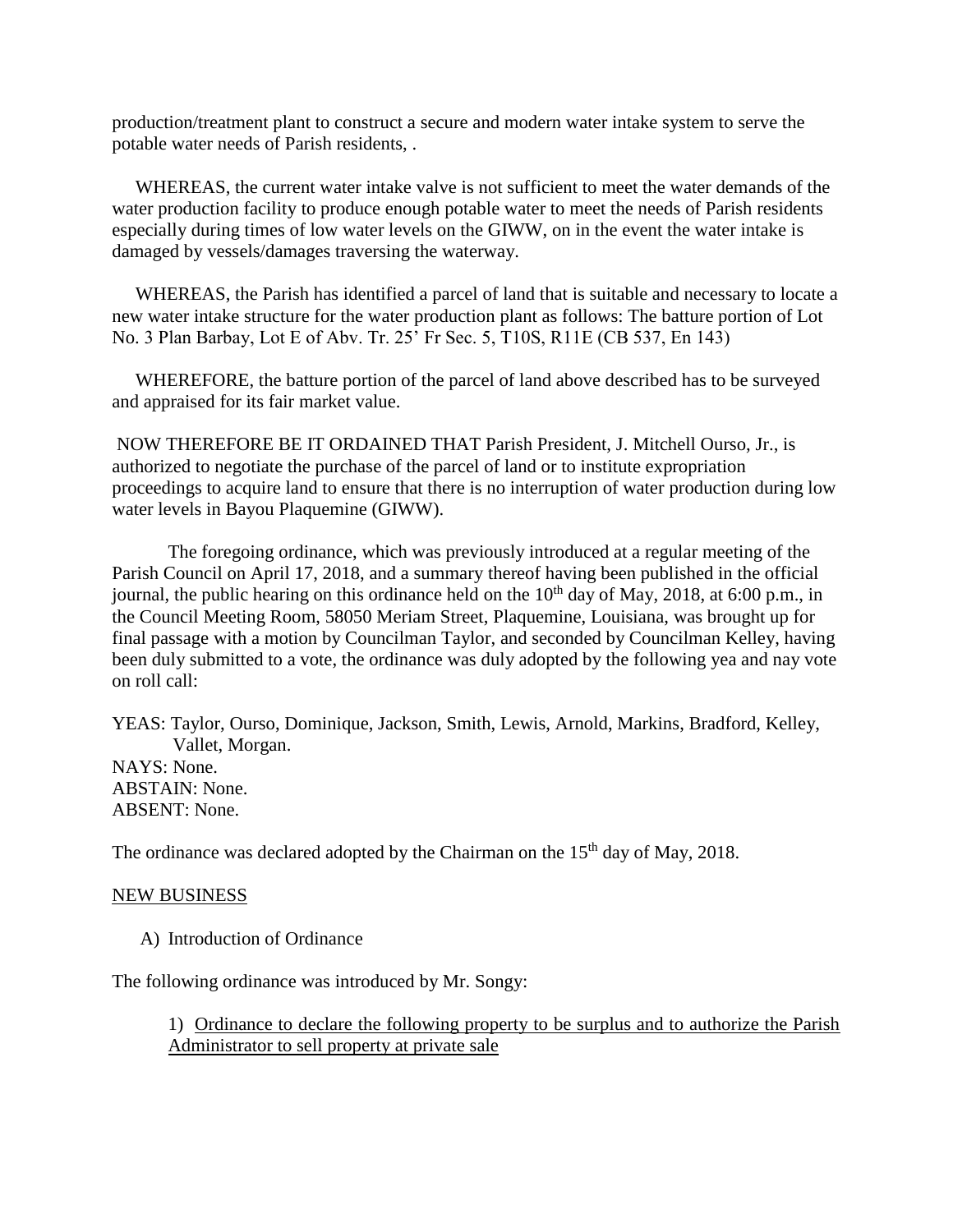Upon a motion by Councilman Dominique, seconded by Councilwoman Lewis, it was moved that a public hearing be held on Tuesday, June 19, 2018 at 6:00 p.m. on the introduced ordinance.

The motion having been duly submitted to a vote, was duly adopted by the following yea and nay votes on roll call:

YEAS: Taylor, Ourso, Dominique, Jackson, Smith, Lewis, Arnold, Markins, Bradford, Kelley, Vallet, Morgan.

NAYS: None. ABSTAIN: None. ABSENT:

The motion was declared adopted by the Chairman on April 17, 2018.

# RESOLUTION COMMITTEE REPORT

The Resolution Committee met on Tuesday, May 15, 2018 at 6:05 p.m., followed by the roll call with the following Resolution Committee Members only in attendance: Smith, Vallet, Arnold, Kelley, Markins, Morgan, Dominique.

Absent: Lewis, Jackson.

Councilman Jackson is now present.

The following resolution was read aloud by Mr. Songy:

A) Resolution to authorize the "Bayou Sorrel/Bayou Pigeon Consolidate Fire Department, Inc" to provide for fire services in the Bayou Sorrel and Bayou Pigeon fire service areas

Councilman Vallet made a recommendation to forward the resolution to the regular meeting, seconded by Councilman Smith. The recommendation having been duly submitted to a vote was duly adopted by the following yea and nay votes on roll call by Resolution Committee Members only:

YEAS: Smith, Vallet, Arnold, Kelley, Markins, Morgan, Jackson, Dominique. NAYS: None. ABSTAIN: None. ABSENT: Lewis.

The recommendation was declared adopted by the Chairman to forward this item to the regular meeting.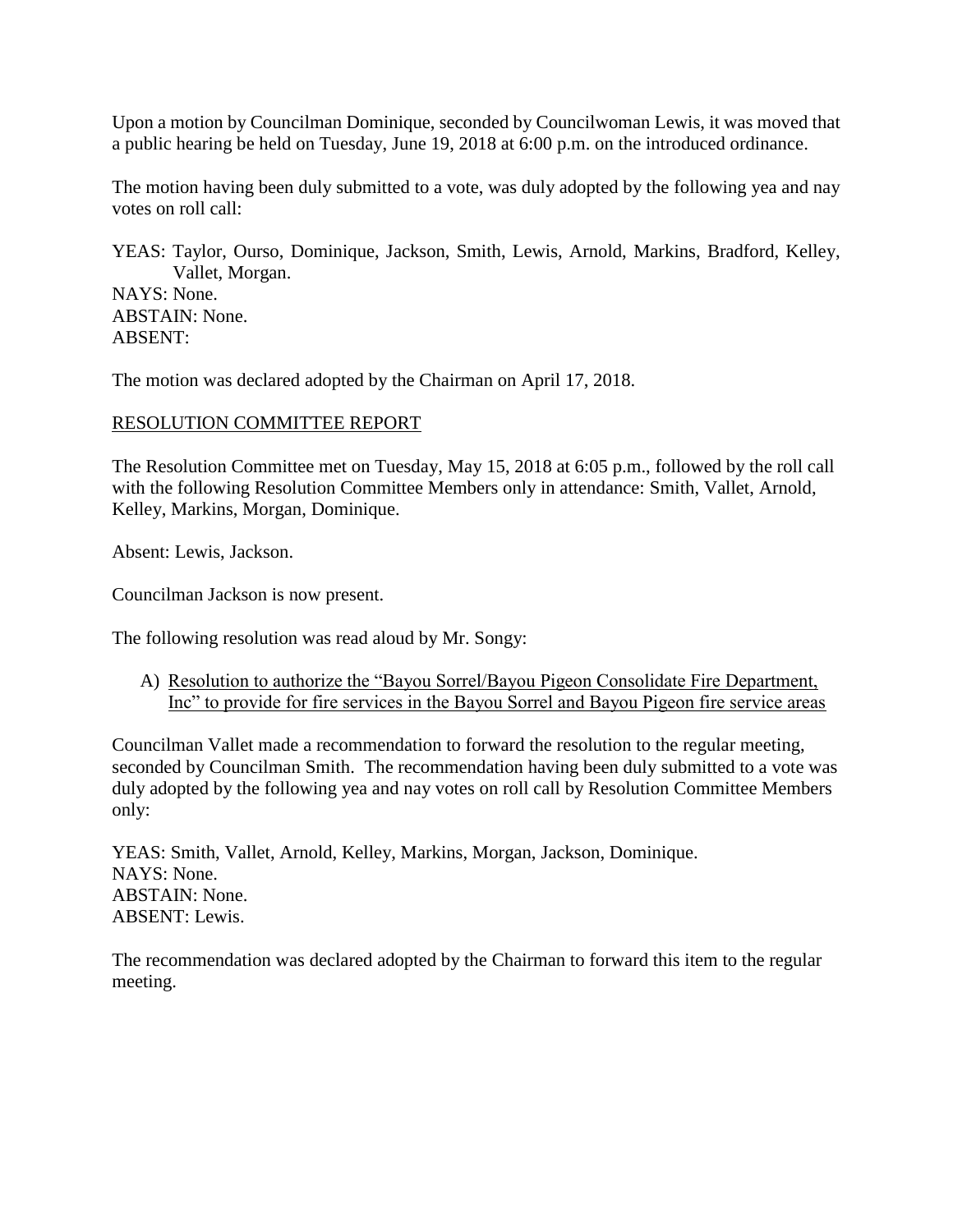#### ADDENDUM- RESOLUTIONS

Upon a motion by Councilman Smith, and seconded by Councilman Arnold, it was moved to go into addendum. The motion having been duly submitted to a vote was duly adopted by the following yea and nay votes on roll call:

YEAS: Smith, Vallet, Arnold, Kelley, Markins, Morgan, Jackson, Dominique. NAYS: None. ABSTAIN: None. ABSENT: Lewis.

The motion was declared adopted by the Chairman.

The following resolutions were read aloud by Mr. Songy:

- B) Resolution of the Iberville Parish Council approving Taminco US, LLC for participation in the Louisiana Industrial Tax Exemption Program
- C) Resolution authorizing Parish President to sign grant application requests and all documentation related to funding from Capital Area Human Services District for Iberville Parish Council Substance Abuse Program for prevention and treatment

Mr. Hank Grace, Director of the Chamber of Commerce came before the Council to speak on Resolution B. Mr. Grace discussed the history of the Louisiana Industrial Tax Exemption Program (ITEP) and its new rules and regulations. Taminco US, LLC is a manufacturing plant that is owned by Eastman Chemical Company and has been operating within Iberville Parish since 1976.

The City of St. Gabriel Mayor, Lionel Johnson, Jr. came before the Council to voice his support of this resolution. Sheriff Brett Stassi also came before the Council in support of this resolution.

Councilman Vallet made a recommendation to forward the resolutions to the regular meeting, seconded by Councilman Smith. The recommendation having been duly submitted to a vote was duly adopted by the following yea and nay votes on roll call by Resolution Committee Members only:

YEAS: Smith, Vallet, Arnold, Kelley, Markins, Morgan, Jackson, Dominique. NAYS: None. ABSTAIN: None. ABSENT: Lewis.

The recommendation was declared adopted by the Chairman to forward this item to the regular meeting.

During the Regular Meeting: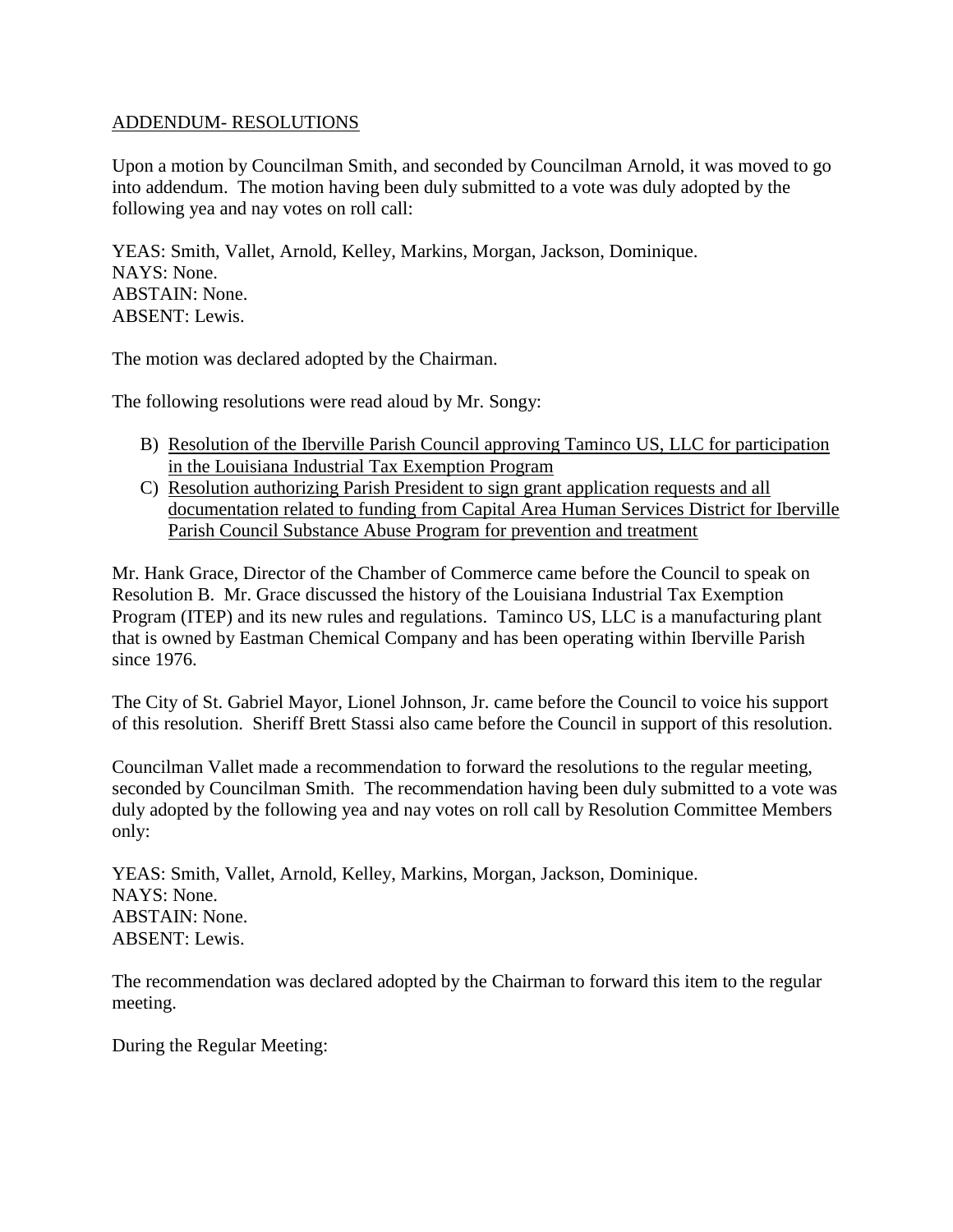#### **RESOLUTION IPC# 2018-005**

# **RESOLUTION OF THE IBERVILLE PARISH COUNCIL APPROVING TAMINCO US, LLC FOR PARTICIPATION IN THE LOUISIANA INDUSTRIAL TAX EXEMPTION PROGRAM**

The following resolution was introduced by Councilman Smith and seconded by Councilman Kelley.

WHEREAS, the manufacturing plant operated by Taminco US, LLC (hereinafter referred to as "Taminco") has been a part of the Iberville Parish community since it was originally constructed in 1976; and

WHEREAS, Taminco provides significant economic benefits to the Parish of Iberville through the employment of over 100 full time permanent employees, monthly sales/use tax payments, and annual property tax payments; and

WHEREAS, Eastman Chemical Company owns Taminco; and

WHEREAS, Eastman Chemical Company owns other manufacturing facilities in Longview, TX; Pace, FL; and Ghent, Belgium; all of which are very similar to Taminco's facility in Iberville Parish LA; and

WHEREAS, Eastman Chemical Company must soon decide where to make significant multi-million-dollar capital investments; and

WHEREAS, Eastman Chemical Company is considering investing (\$60,000,000.00) over approximately the next three (3) years at the Taminco facility in Iberville Parish on a new production unit and facility upgrades, including but not limited to, a new control room, a new digital control system, laboratory improvements, and a new production unit for a new product line ("Project"); and

WHEREAS, Taminco filed Advance Notification #20180142 for said Project with the Louisiana Department of Economic Development for participation in the Louisiana Industrial Tax Exemption Program; and

WHEREAS, Taminco is seeking property tax abatements available through participation in the Louisiana Industrial Property Tax Exemption Program to help induce Eastman Chemical Company's decision to invest in its plant in Iberville Parish, LA vs. the competing sites in Texas, Florida, and Belgium; and

WHEREAS, Article 7, Section 21(F) of the Louisiana Constitution provides for the Board of Commerce and Industry ("BCI"), with the approval of the Governor, to approve contracts for the exemption of ad valorem taxes of a new manufacturing establishment or an addition to an existing manufacturing establishment, on such terms and conditions as the board, with the approval of the Governor, deems in the best interest of the state; and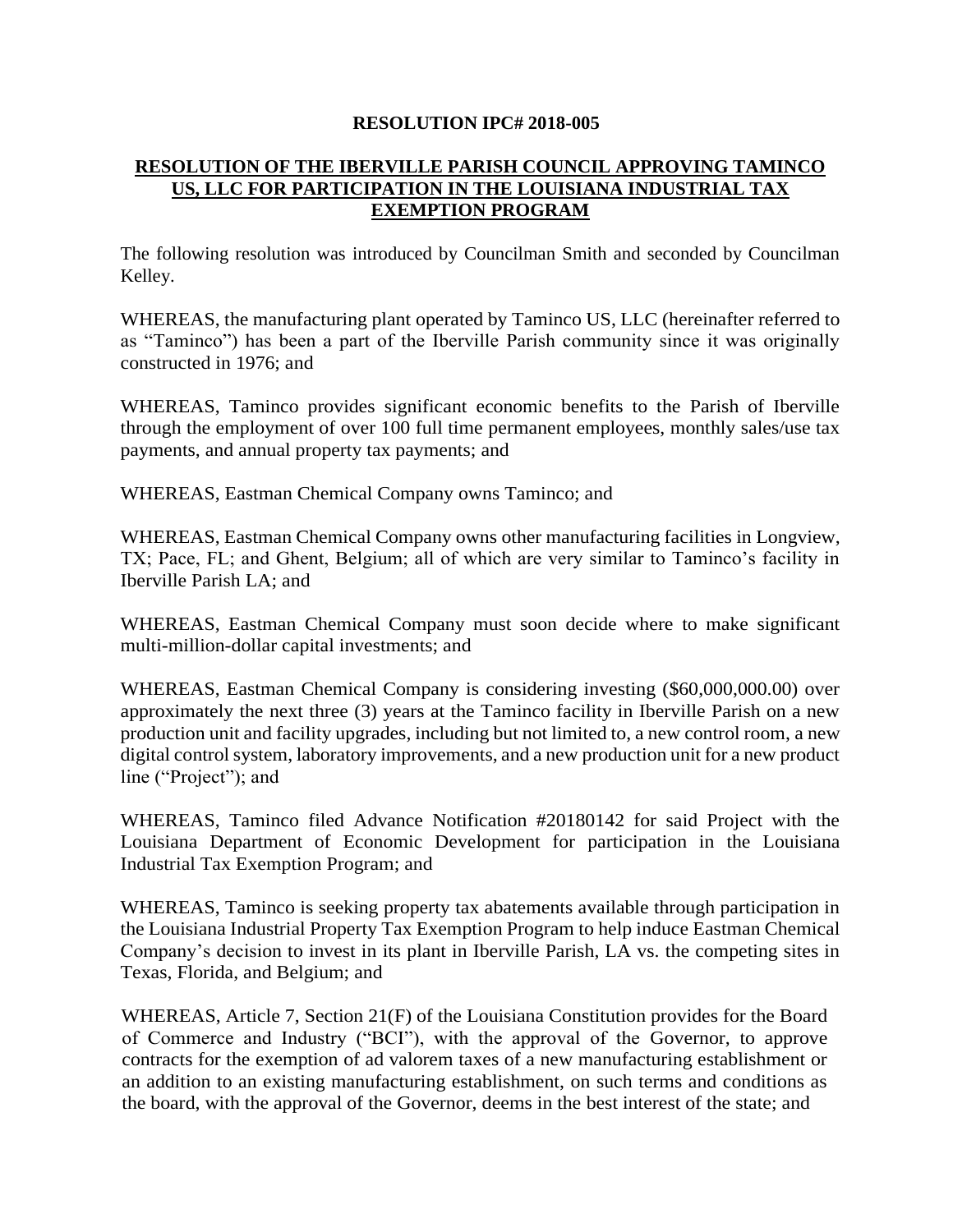WHEREAS, Taminco has applied for an Industrial Tax Exemption ("ITE") and seeks approval of the BCI and the Governor for a contract granting that exemption; and

WHEREAS, Governor Edwards, through Executive Order JBE 16-26 and Executive Order JBE 16-73, has set forth the conditions for his approval of ITE contracts, and affirmed that those conditions are in the best interest of the state of Louisiana; and

WHEREAS, Executive Order JBE 16-26 and Executive Order JBE 16-73 provides that ITE contracts should be premised upon job and payroll creation at new or expanded manufacturing plants or establishments, or upon showing that investment in construction/modernization of the facility represents a compelling basis for retention of jobs and that the percentage of exemption from ad valorem taxes, and length of the contract for such exemption, may vary depending upon the nature of the project and its economic development benefit in accordance with guidance received from the Secretary of Economic Development and concurred in by the appropriate parish and/or municipal council, school board, and sheriff; and

WHEREAS, Taminco plans to execute an "Exhibit A" to its ITE contract with the Louisiana Department of Economic Development.

WHEREAS, Executive Order JBE 16-26 and Executive Order JBE 16-73 requires that this Parish Council approve specific performance requirements, the length of the property tax exemption period, and the applicable percentage(s) of the property tax exemption; and

THEREFORE, BE IT RESOLVED, upon consideration of the foregoing and the public discussion held this day, that this Iberville Parish Council approves the property tax exemption for Taminco US, LLC' proposed Project, occurring in the calendar years of 2018, 2019, 2020, and 2021, on the following terms and conditions:

- **(1)** The property tax exemption shall be 100% for the initial five (5) year contract term, with an option to renew the property tax exemption at 80% for an additional three (3) years; and
- **(2)** This approval is conditioned upon the following specific performance requirements:
	- a. Taminco shall continue to operate its manufacturing facility in St. Gabriel, LA; and
	- b. Taminco shall commit to operating its facility with a minimum of 111 full time permanent employees as follows;
		- i. 106 full time permanent employees shall be retained; and
		- ii. Taminco shall hire 5 new full time permanent employees by 12/31/2021.
	- c. Taminco's new jobs shall create an additional \$300,000.00 of new payroll by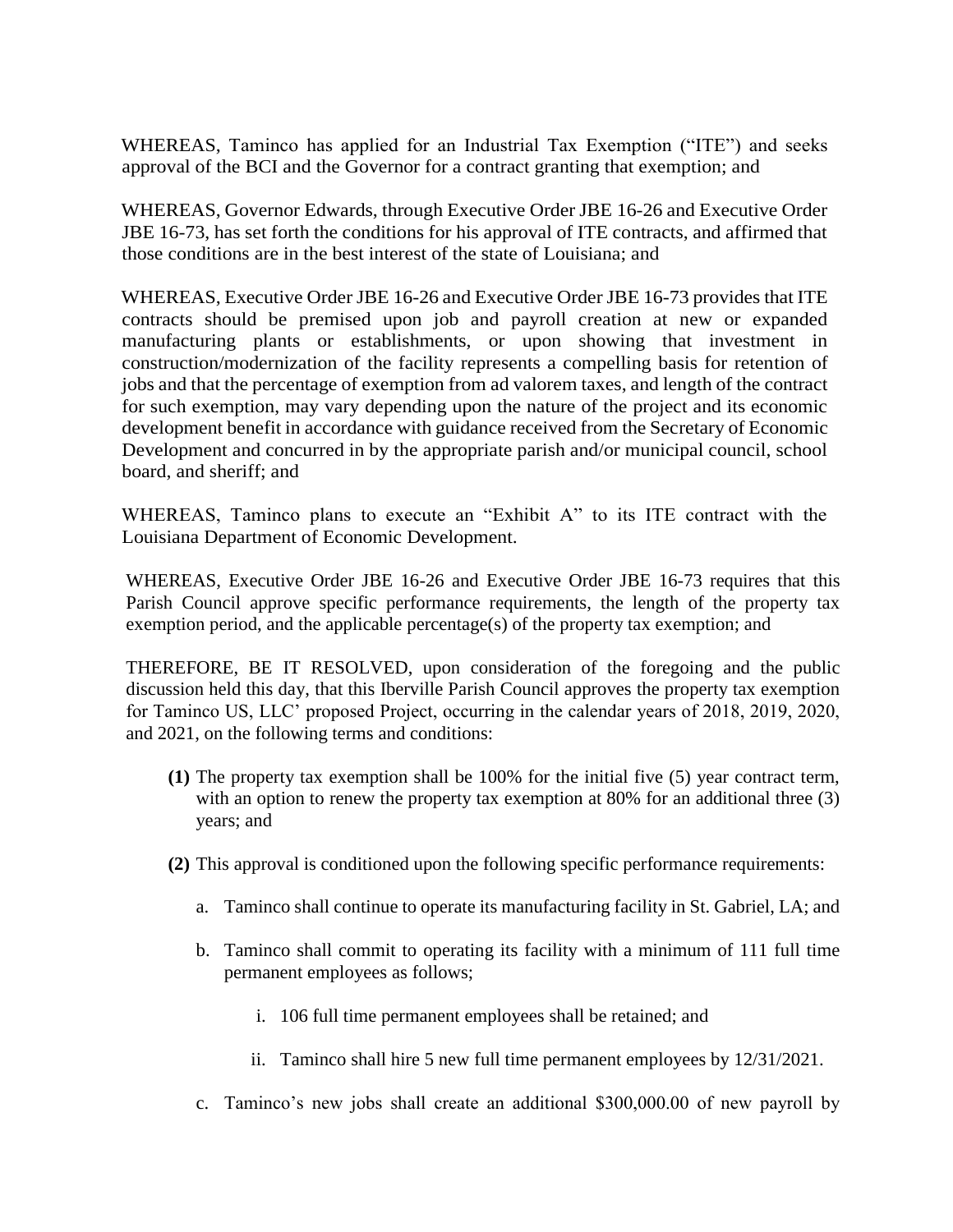12/31/2022; and

- **(3)** The Louisiana Department of Economic Development is authorized to include these specific performance requirements, the property tax exemption terms, and the property tax exemption percentages into a Cooperative Endeavor Agreement between the State of Louisiana and Taminco; and
- **(4)** If the documentation of the performance requirements for the new jobs and new payroll for Taminco indicates a reduction of jobs or payroll by 20% or more, then this Parish Council has the right to reconsider the terms of the exemption and the opportunity for renewal of the property tax exemption contracts; and
- **(5)** The Louisiana Department of Economic Development is authorized to include this resolution in Exhibit "B" to subsequent Industrial Tax Exemption applications related to the Project for Taminco.

THEREFORE, BE IT FURTHER RESOLVED by this Parish Council, that a copy of this resolution shall be forwarded to Board of Commerce and Industry and the Louisiana Department of Economic Development.

# THE FORGOING RESOLUTION WAS READ, AND, AFTER PUBLIC DISCUSSION, THE ROLL WAS CALLED ON THE ADOPTION THEREOF AND RESULTED AS FOLLOWS:

YEAS: Taylor, Ourso, Dominique, Jackson, Smith, Lewis, Arnold, Markins, Bradford, Kelley, Vallet, Morgan.

NAYS: None. ABSTAIN: None. ABSENT: None.

The resolution was declared adopted by the Chairman on the 15<sup>th</sup> day of May, 2018.

# **RESOLUTION IPC# 2018-006**

# **RESOLUTION AUTHORIZING PARISH PRESIDENT TO SIGN GRANT APPLICATION REQUESTS AND ALL DOCUMENTATION RELATED TO FUNDING FROM CAPITAL AREA HUMAN SERVICES DISTRICT FOR IBERVILLE PARISH COUNCIL SUBSTANCE ABUSE PROGRAM FOR PREVENTION AND TREATMENT**

 The following resolution was introduced by Councilman Smith and seconded by Councilman Kelley.

 WHEREAS, the Iberville Parish Council will apply for grant funds from Capital Area Human Services District for its Drug Prevention Program and Outpatient Substance Abuse Treatment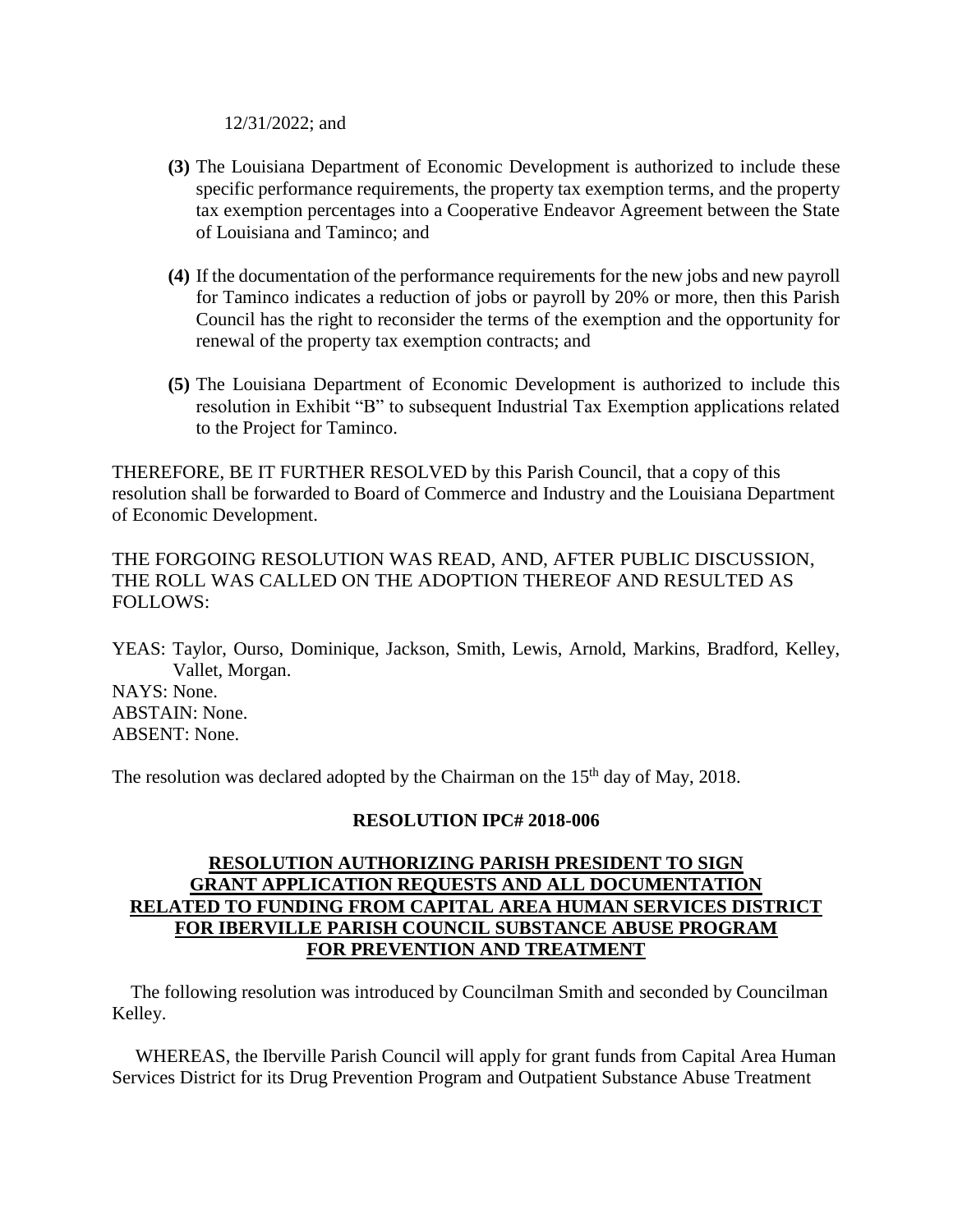Program to be utilized in the program(s) operation for the Iberville Parish Substance Abuse Program in accordance with the terms and conditions of the grant application and awards.

 WHEREAS, the Iberville Parish Council hereby authorizes the submission of grant application(s) to the Capital Area Human Services District for funding of its Drug Prevention Program and Outpatient Substance Abuse Treatment Program.

 NOW, THEREFORE, BE IT RESOLVED by the Iberville Parish Council that J. Mitchell Ourso, Jr., Parish President, is hereby authorized to sign any and all documentation, including applications, requests for funding, payment requests, invoices and all funding documentation related to grant funds to be provided by Capital Area Human Services District to the Iberville Parish Council for funding of the Iberville Parish Substance Abuse Programs.

The above resolution was duly adopted in regular session this  $15<sup>th</sup>$  day of May, 2018 by the following vote on roll call:

YEAS: Taylor, Ourso, Dominique, Jackson, Smith, Lewis, Arnold, Markins, Bradford, Kelley, Vallet, Morgan. NAYS: None. ABSTAIN: None. ABSENT: None.

The resolution was declared adopted by the Chairman on the  $15<sup>th</sup>$  day of May, 2018.

#### **RESOLUTION IPC# 2018-007**

# **RESOLUTION TO AUTHORIZE THE "BAYOU SORREL/BAYOU PIGEON CONSOLIDATE FIRE DEPARTMENT, INC" TO PROVIDE FOR FIRE SERVICES IN THE BAYOU SORREL AND BAYOU PIGEON FIRE SERVICE AREAS**

 The following resolution was introduced by Councilman Smith and seconded by Councilman Kelley.

 WHEREAS, the Bayou Sorrel Volunteer Fire Department and Bayou Pigeon Volunteer Fire & Rescue Services, LLC have merged into the "Bayou Sorrel/Bayou Pigeon Consolidated Fire Department, Inc." for providing fire protection and rescue services to the residents/businesses located in the Bayou Sorrel and Bayou Pigeon Fire Service Areas as designated by the Iberville Parish Council.

 WHEREAS, all equipment, vehicles, supplies and materials acquired by the former fire protection entities (Bayou Sorrel Volunteer Fire Department and the Bayou Pigeon Volunteer Fire & Rescue Services, LLC) shall be transferred to the "Bayou Sorrel/Bayou Pigeon Consolidated Fire Department, LLC in accordance with Louisiana law.

 WHEREAS, the Bayou Sorrel/Bayou Pigeon Consolidated Fire Department, LLC shall continue to provide fire protection services as provided for in the Cooperative Endeavor